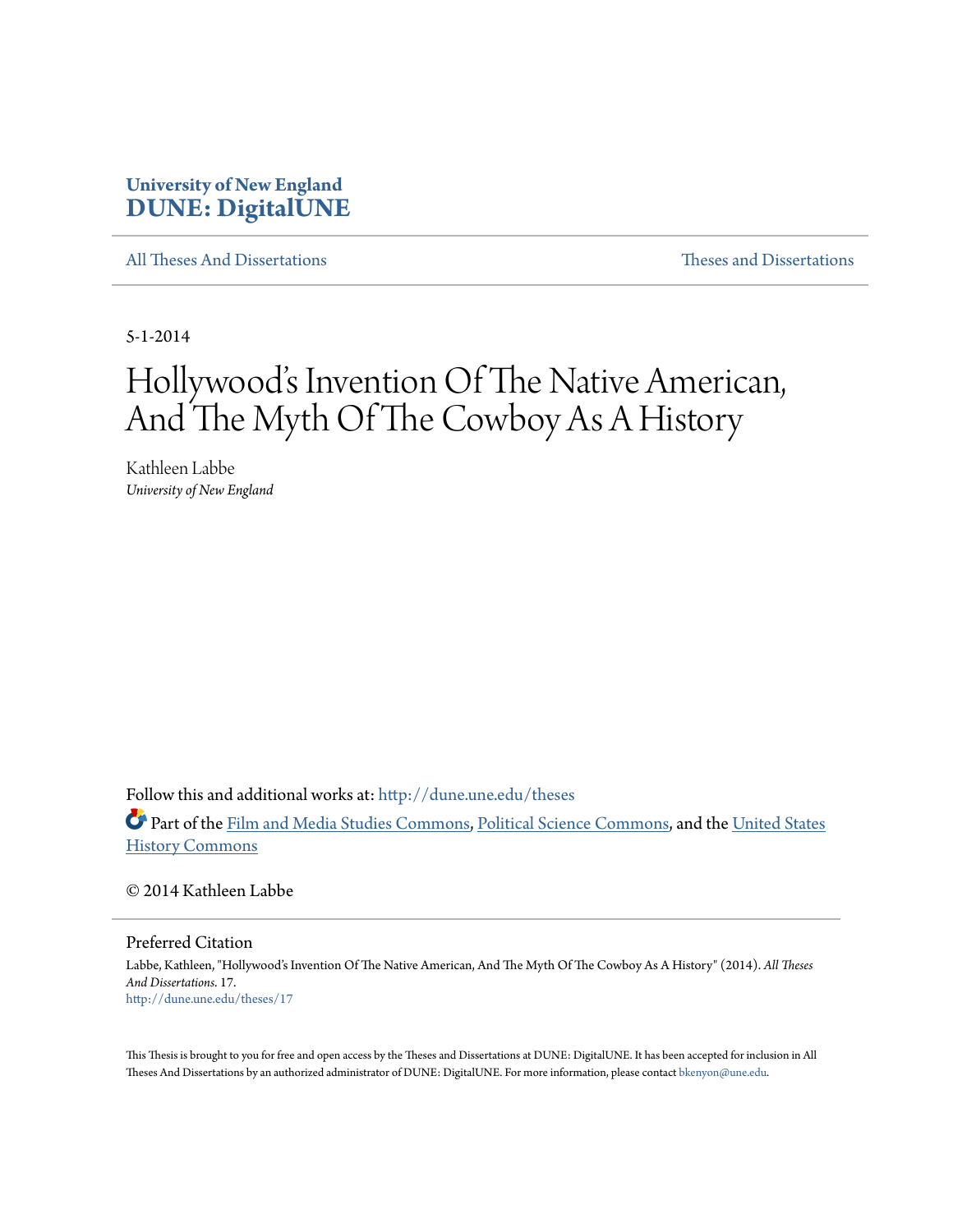## Hollywood's Invention of the Native American, and the Myth of the Cowboy as a History

 Katie Labbe Senior Thesis Completed for the course 491: Integrative Essay Department of Political Science University of New England Spring 2014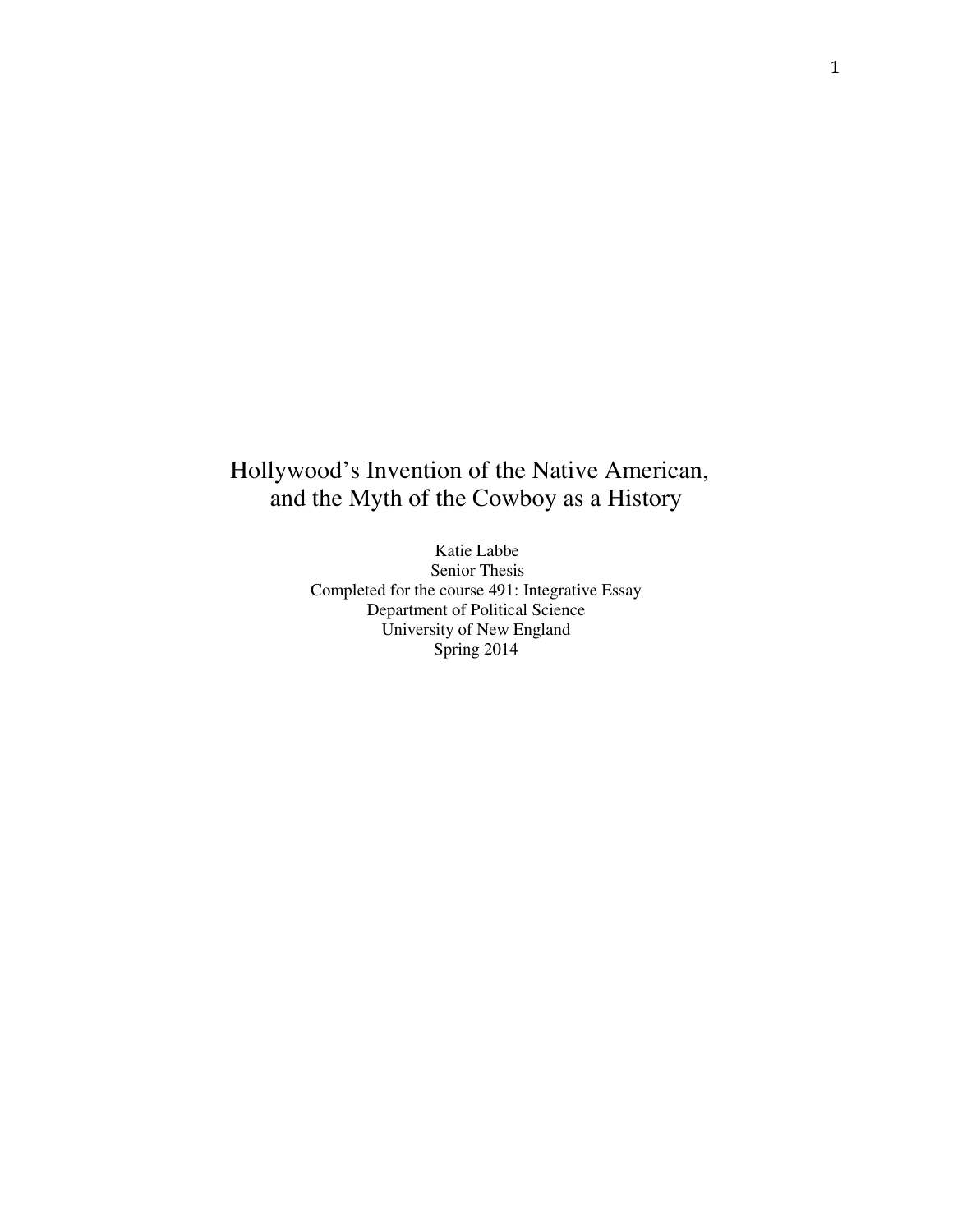#### **Introduction:**

 European colonial settlers founded the United States on a myth created long before the first colony of the New World was erected. Upon their arrival, European settlers brought with them an undeniable yet unrealistic hope and expectation of the New World. The symbolism and meaning of the new land was as important, if not more, to the settlers as its possible potential for economic yield. The New World was an arguably utopian conduit for a liberated and progressive future. From this unrealistic hope inevitably came the mythology of the nation. For the United States, the national myth, often described as national character, comes from the fundamental belief of progression. By ascribing themselves as agents of progress, the European settlers put themselves in direct opposition to the Native Americans occupying the land. The rising White majority quickly labeled Native Americans as the "other," rather than see Native Americans as the occupants of the land.

With the label as the "other," Native Americans were seen as natural objects that held no moral standing, and could therefore be conquered without moral repercussions. This conflict and portrayal of Native Americans as the "other" endured intensely throughout the development and expansion of the United States. The modern portrayal and social consciousness of Native Americans continues to be highly influenced by historic ideologies created in the years following the Western expansion in the U.S. A major institution in perpetuating these beliefs of Native Americans as the "other" during the Twentieth Century was the Hollywood Western. This highly popular genre perpetuated the myth of Native Americans as the "other," an animal like savage that could be saved only with the intervention and assimilation of White ideals and society.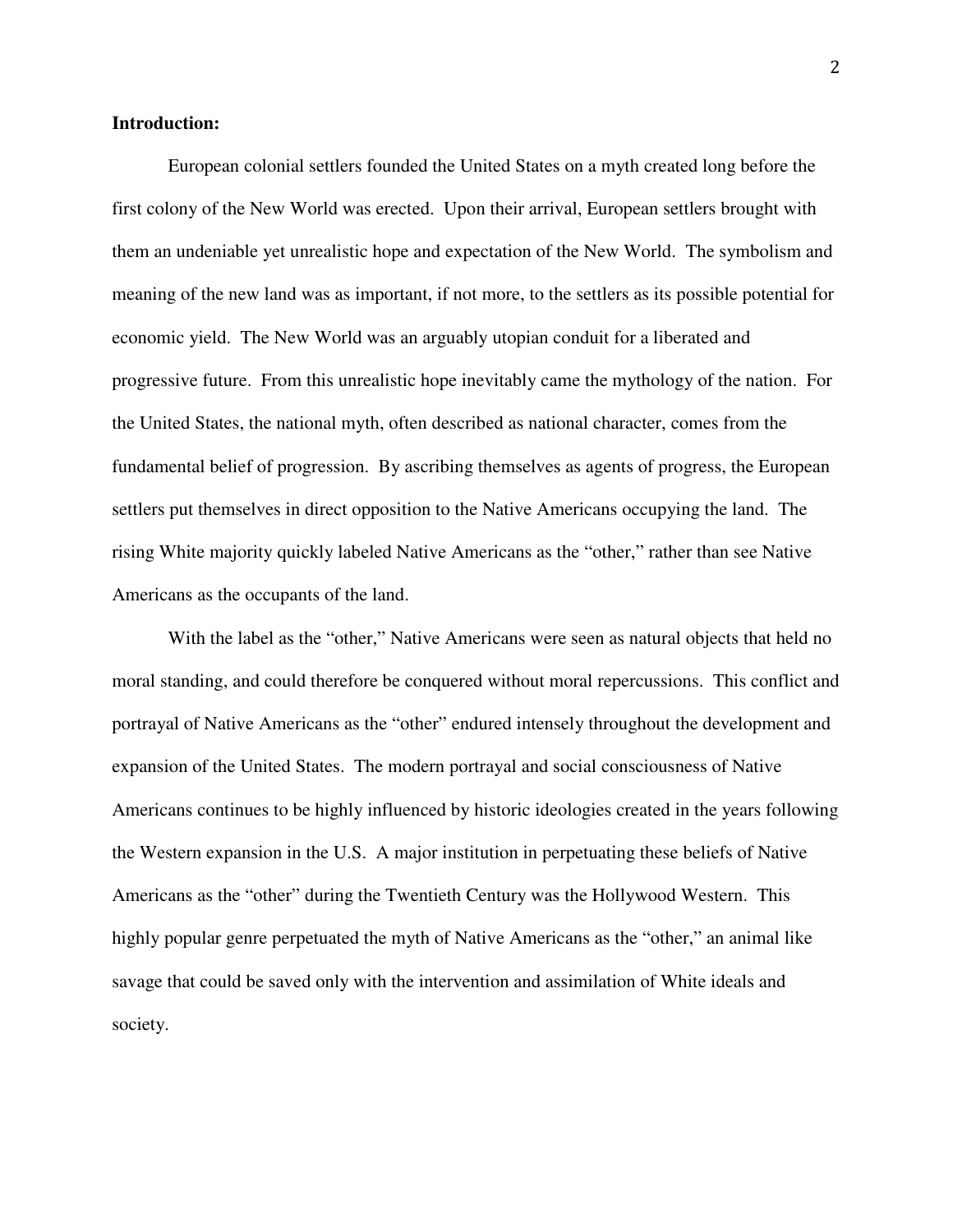My research on the labeling of Native Americans as an "other" will focus on the following questions. Firstly, why and how has the Native American been continuingly labeled, invented, and accepted as the other both in American academia and the cultural consciousness? Lastly, how has the myth of the good, white, rugged pioneer cowboy versus the savage Native American been revisited, changed, or challenged in recent history? In order to answer these questions, I analyzed two popular Hollywood Westerns from the early to mid-Twentieth Century, John Ford's *Fort Apache* (1948) and *The Searchers* (1956), and one Hollywood film from the 1990s featuring Native American culture, *Dances with Wolves* (1990). Both *Fort Apache* and *The Searchers* were chosen because of their vast popularity and critical acclaim in the Western genre. *The Searchers* (1956) is often regarded as the best Western film made,<sup>1</sup> while *Fort Apache* (1948) represented the start of Ford's trilogy of films that offered a more sympathetic view of Native Americans.<sup>2</sup> Dances with Wolves (1990) was chosen, similarly to *The Searchers*, for its popularity, critical acclaim, and its continuing status as the most accurate film depiction of Native American culture. $3$ 

 Along with my own analysis of the three films, previous theories by leading scholars, such as James Scott and Mahmood Mamdani have also been integrated into my investigation. Throughout this essay, I refer to Scott's theory of the public transcript to explain how films are able to perpetuate beliefs that are created by dominating classes. In addition to Scott, I reference Mamdani work on Islam as an "other," to show a comparison between two different and distinct cultures that have both been labeled as the "other" by the U.S. These modern theories establish a

<sup>1</sup> Seixas, Peter. "Popular Film and Young People's Understanding of the History of Native American-White Relations." *The History Teacher* 26.3 (1993): 351-70. *JSTOR*. Web.

<sup>2</sup> Ibid., 353

<sup>3</sup> Ibid., 359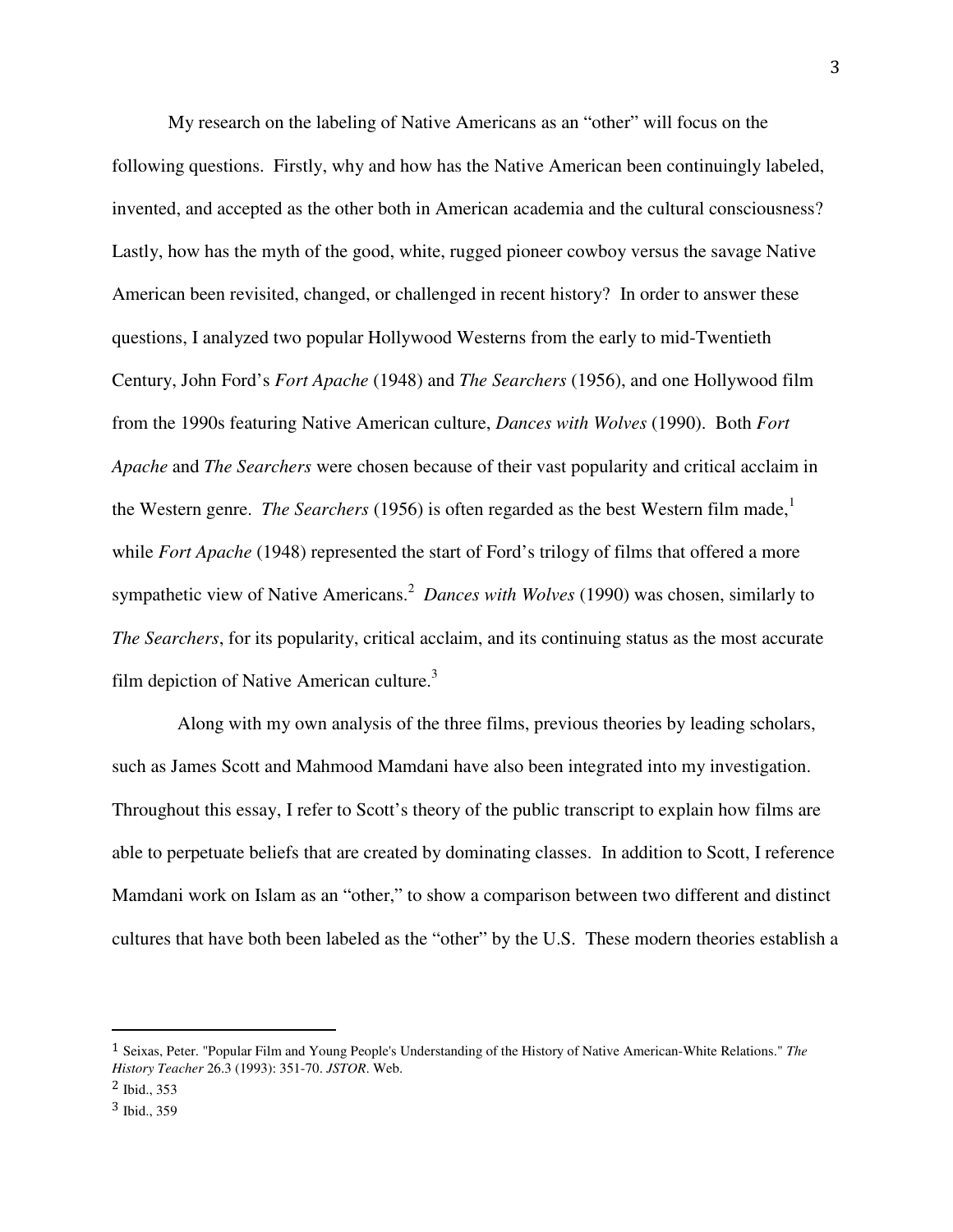context and pattern for how power and control is gained by subversive and often disregarded acts of labeling and representation.

I will also show and examine how the myth of the United States as a land of progression, and the labeling and portrayal of Native Americans as the "other," has resulted in the negative and stereotypical portrayal of Native Americans in new media, specifically Hollywood films during the Twentieth Century. I will show how these portrayals of Native Americans exist in the American cultural consciousness, and how they effectively control and degrade the Native American population. Furthermore, I will extend this analysis to explain how even the critically acclaimed sympathetic Native American films of the late Twentieth Century do not eradicate the negative and stereotypical portrayal of Native Americans, but rather redefines the Native cultural image in a continuingly negative and stereotypical light.

#### **Native American and U.S. Historical Relations:**

To fully understand the impact and contextual meaning of Hollywood's Westerns in the early and mid-Twentieth Century, the historical relationship between Native Americans and the U.S. must be examined. This brief history will give context, and provide historical background for the U.S. and Native American relations of the Twentieth Century.

Although the relationship between the U.S. and Native Americans is often generalized as having tension and conflict, initial contact between the two groups was neither violent nor forewarning of the events to come. According to Vine Deloria, in the book *The Pretend Indians: Images of Native Americans in the Movies*, Western Europeans' first contact with Native Americans led prominent European explorers, such as John Smith, to describe Native Americans as "…happy, gentle people, living as in a Garden of Eden, and as uncomplicated as man might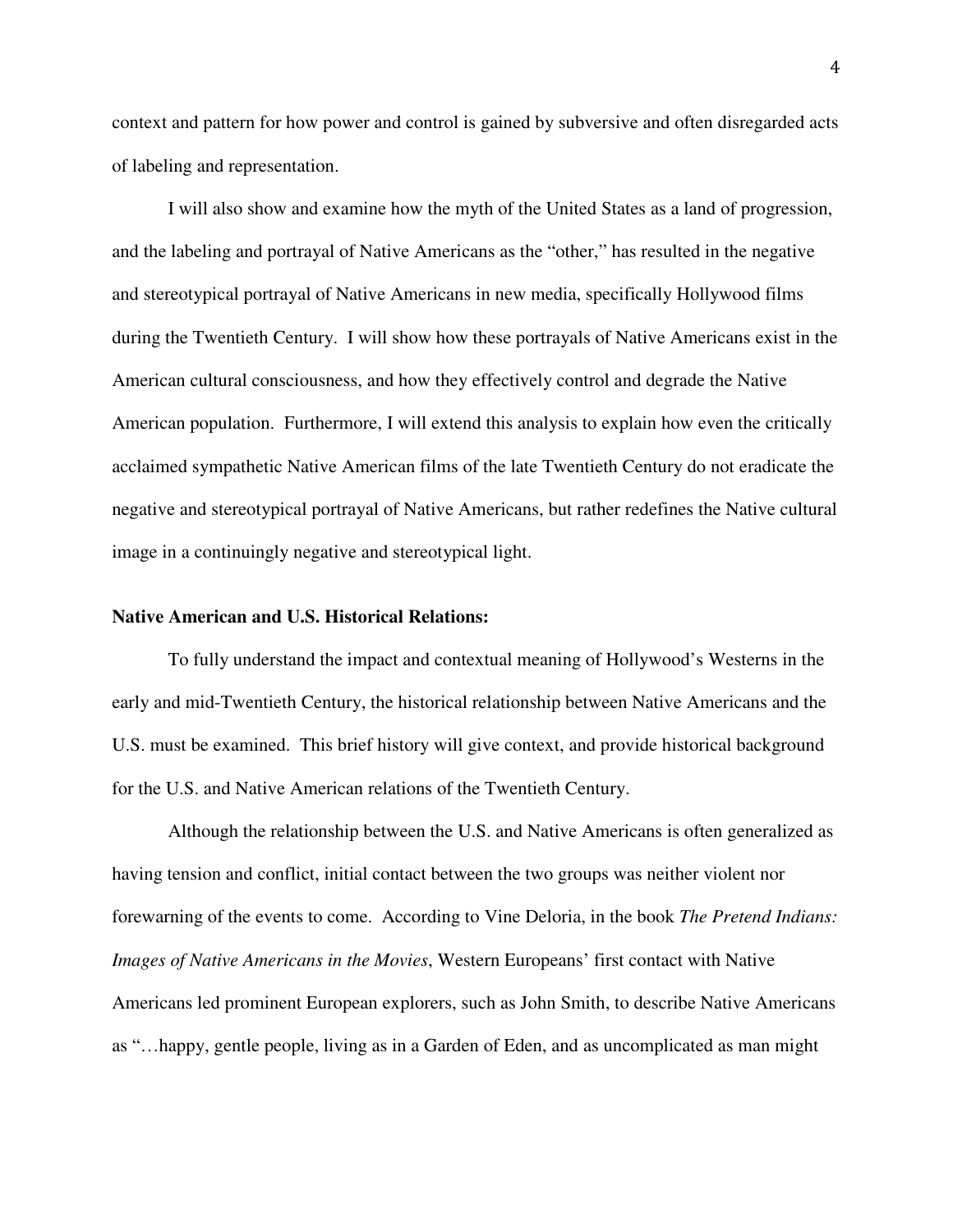have been before the dawn of history."<sup>4</sup> The description of Native Americans as happy and nonthreatening people in the early 1600s radically contrasts the later view of Native Americans as ruthless savages. The European and Native American relationship quickly soured however, when the European settlers' plans for expansion displaced and disrupted Native American tribes and territory. When the colonists' expansion of the New World had created an eruption of war between the Natives and the colonists in 1620, William Bradford, a Pilgrim father, provided the first rationale for why Native Americans should be seen as savages. Bradford argued that the New World was void of "...all civil inhabitants," with only, "...savage and brutish men."<sup>5</sup> Once a group is no longer seen as human, Michael Green states in his article, "Images of Native Americans in Advertising: Some Moral Issues," the belief "…denies to them any moral standing and thus any claim to moral consideration and treatment."<sup>6</sup> By denying Native Americans the status of humans, neither legal nor moral ramifications could occur from their extermination. Although John Smith had initially described Native Americans positively, in the years following Bradford's proclamation, Smith wrote of Native Americans as "beasts," "hell-hounds," and "miscreants."<sup>7</sup> It was not until the European settlers realized Native Americans were resistant to the settlers' exploitation and expansion of the land that the portrayal of Native Americans as savages, rather than humans, arose.

Despite an initial appreciation and dependence on Native Americans during the Europeans' first winter in the New World, the relationship between the two groups quickly grew violent with the onset of the Colonists' military prowess and desires for land expansion and exploitation. Conflict and war continued to erupt between Natives and settlers throughout the

<sup>&</sup>lt;sup>4</sup> Bataille, Gretchen M., and Charles L. P. Silet. "The American Indian Image in North America." The Pretend Indians: Images of Native Americans in the Movies. Ames: Iowa State UP, 1980. 49. Print.

<sup>5</sup> Ibid., 50

<sup>6</sup> Green, Michael K. "Images of Native Americans in Advertising: Some Moral Issues."*Journal of Business Ethics* 12.4 (1993): 323-30. *JSTOR*. Web.

 $<sup>7</sup>$  Ibid., 50</sup>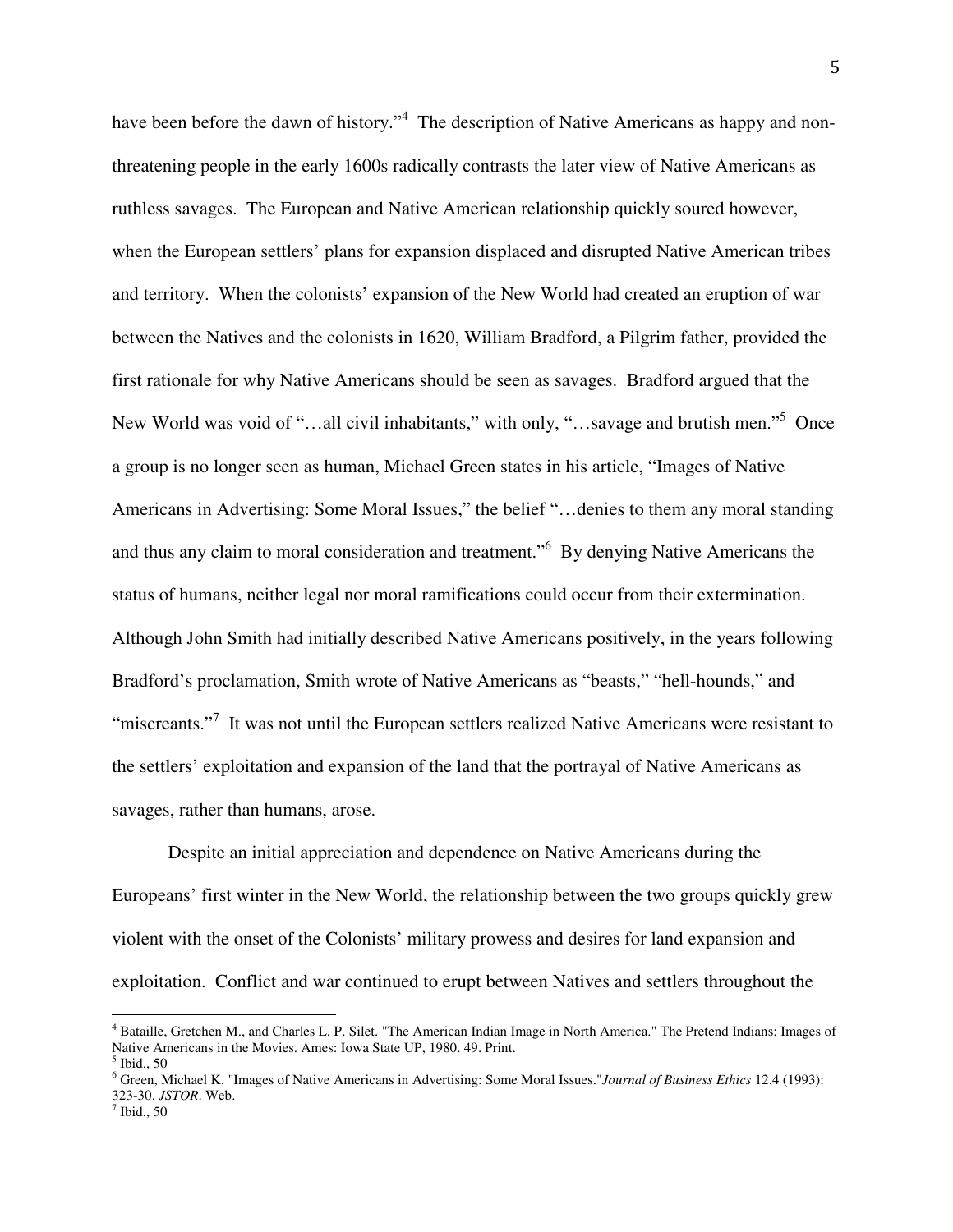end of the Seventeenth Century, as well as the Eighteenth and Nineteenth Century. King Phillip's War in 1675 was the first organized Native American resistance to European settlers. However, the war resulted in heavy losses for Native Americans, both in population, and land reclamation. Although conflicts between Native Americans and European settlers continued, the appointment of a royal governor for the New England colonies by Britain reaffirmed the stability and power of the European colonies.<sup>8</sup>

As European land expansion grew in the decades following King Phillip's War, the U.S. continued to push now autonomous Native American tribes further towards the West. The Indian Removal Act passed by Congress in 1830 authorized the removal of Native American tribes to federal territory west of the Mississippi River. From 1831 to 1838, Native American tribes were relocated in an event now referred to as the Trail of Tears. The relocation of Native Americans by the U.S. resulted in another significant population loss for Native Americans, due to death from starvation and dehydration during the Trail of Tears. Although legally autonomous from the U.S., Native American tribes were still under a significant amount of control by the U.S. government. By the late Nineteenth Century, Native American attacks against settlers were sporadic and less organized.<sup>9</sup>

Though major military engagements between Native Americans and the U.S. had primarily ceased with the onset of the Twentieth Century, Native Americans were continuingly seen as savages that could be saved only through assimilation of White culture and ideals. The establishment of boarding schools off Native American reservations attempted to rid Native American students of their tribal culture, and assimilate them with White culture. Often, Native American children were forcibly taken from their families, and placed either in boarding schools

<sup>8</sup> Limerick, Patricia Nelson. The Legacy of Conquest: The Unbroken past of the American West. New York: Norton, 1987. Print. 9 Ibid., 170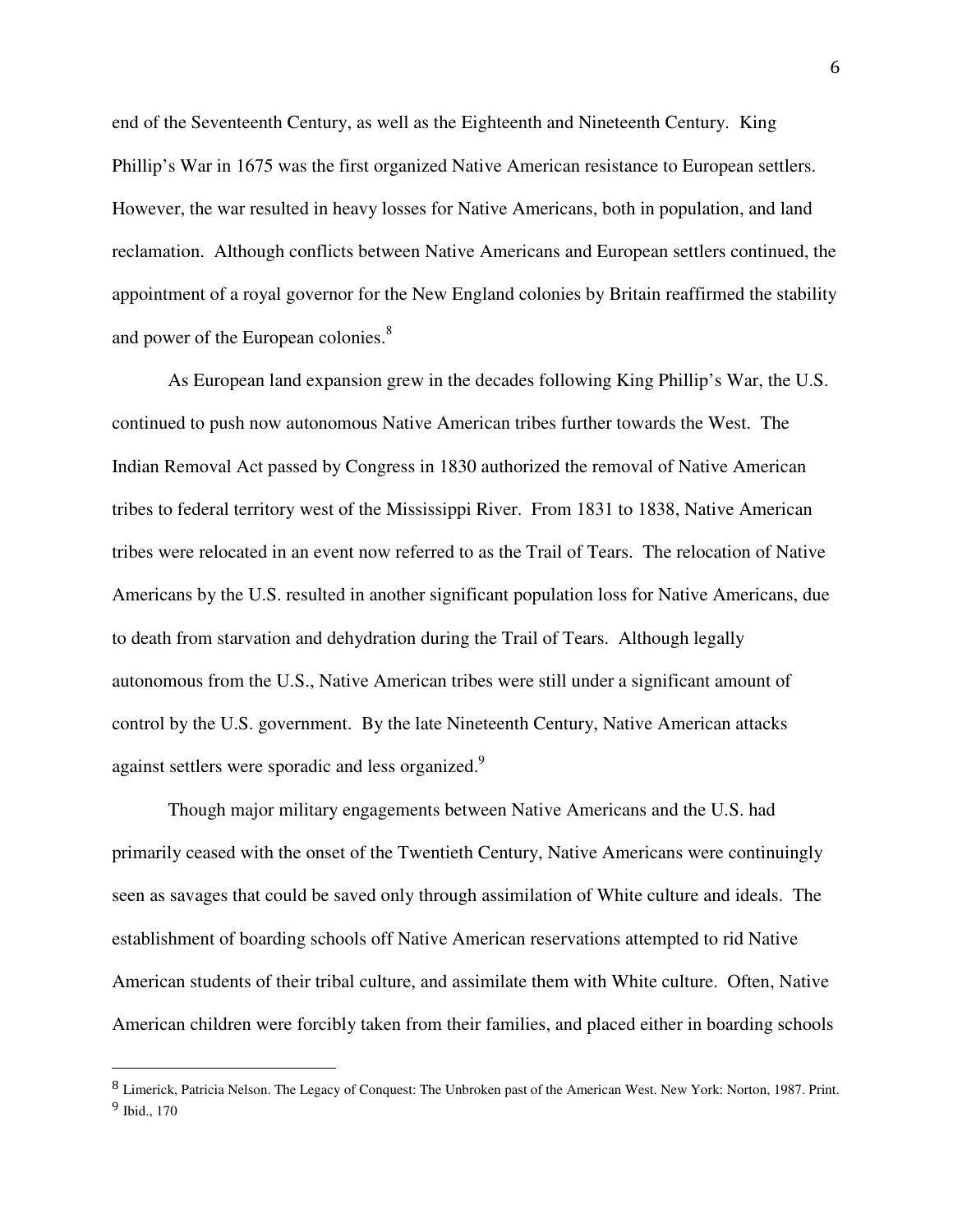or with White families. It was not until the Indian Child Welfare Act of 1978 that the U.S legally addressed the forcible removal of Native American children. Whether through exploitation, violence, or assimilation, the U.S. has historically oppressed and dominated Native Americans.<sup>10</sup>

#### **Theories:**

<u>.</u>

 With the onset of the early Twentieth Century, a new media, Hollywood Westerns, soon depicted the violent and oppressive relationship between Native Americans and the U.S. The Hollywood Western was produced by a multi-national film industry, but was quickly seen as the new American literature. Through this new media, the myth of the U.S. was able to a reach a more expansive and diverse audience than ever before. Previous to the arrival of the Western genre, the national myth of the U.S. was defined and explored in American literature. The U.S. Constitution itself provided the New World its first "American epic," as described by Richard Slotkin in the book *The Pretend Indians*. For Slotkin, American literature that perpetuated the national myth of the U.S. "…would reflect the most progressive ideas of American man, emphasizing the rule of reason in nature and in human affairs, casting aside all inherited traditions, superstitions and spurious values of the past."<sup>11</sup> The U.S. Constitution was the first publication in the U.S. to confirm the European settlers' belief of progression. The Constitution established the New World as a land that would be inhabited only by citizens of progression and modernity. By ridding the New World from previous ideologies and cultures, the early settlers

<sup>10</sup> Sink, David. "Making the Indian Child Welfare Act Work: Missing Social and Governmental Linkages." Phylon (1960-) 43.4 (1982): 360-67. JSTOR. Web. 16 Apr. 2014. <http://www.jstor.org/stable/10.2307/274758?ref=searchgateway:ac64fa78873bfaf9c16dc693d3596a40>.

<sup>11</sup> Slotkin, Richard. "Myth and Literature in a New World." The Pretend Indians: Images of Native Americans in the Movies. Ames: Iowa State UP, 1980. 7. Print.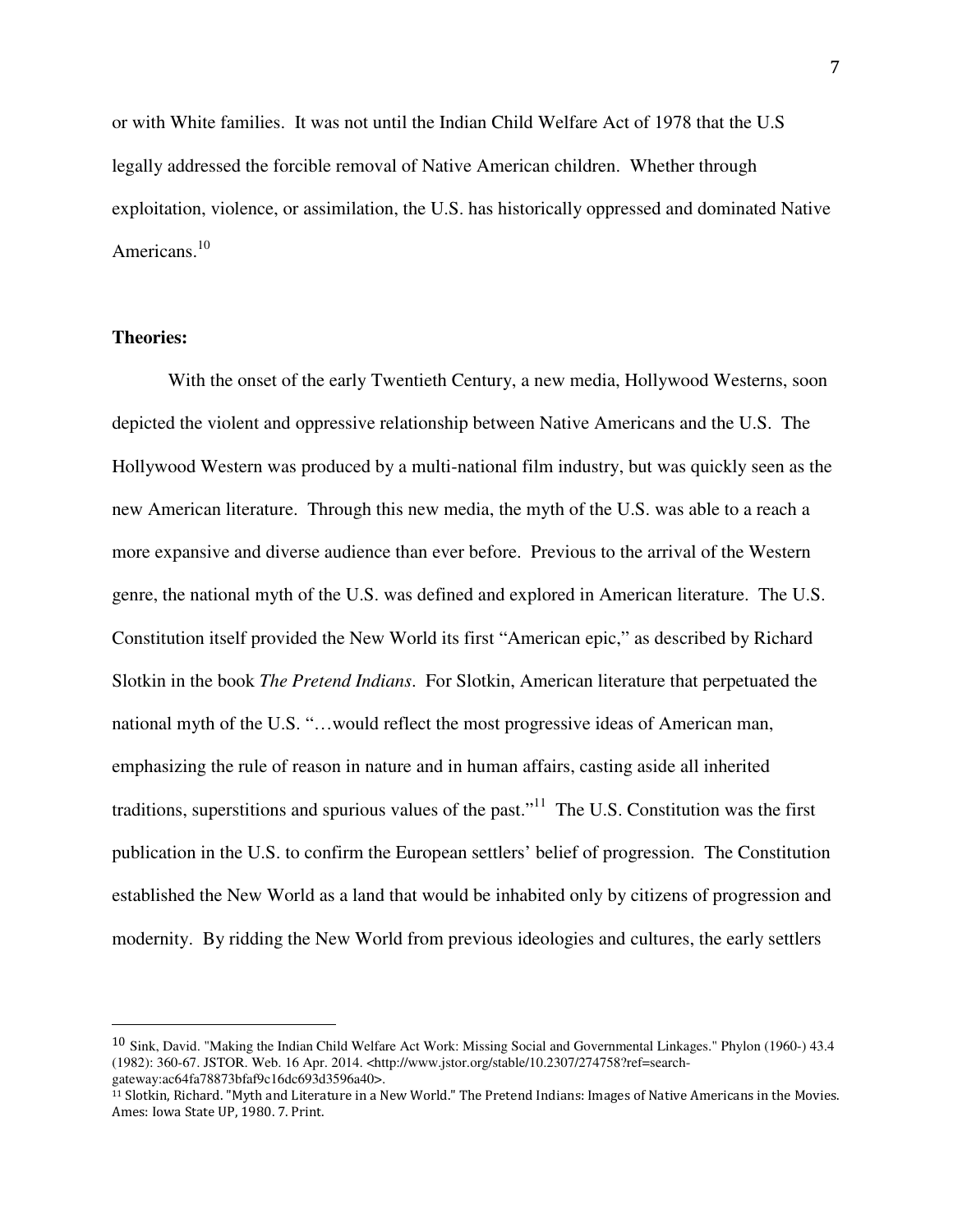of the U.S. were establishing themselves as agents of progress, and thus confirming and perpetuating the national myth of progress and modernity.

 The national myth presented in early American literature reemerged as the popularity and power of Hollywood and films grew in the Twentieth Century. The Hollywood Western became the new conduit for the American myth, and the public transcript. In his book, *Domination and the Arts of Resistance*, political theorist James Scott argues that language can often be divided into two categories: the hidden transcript and the public transcript. Scott's public transcript describes the public behavior of a subordinated class, as well as the information produced by those in power. As Scott explains, "with rare, but significant, exceptions of the public performance of the subordinate will, out of prudence, fear, and the desire to curry favor, be shaped to appeal to the expectations of the powerful."<sup>12</sup> In public, the subordinate class will display a public transcript, which conforms to the wants and desires of the power holding elite class. However, when away from the elite class, the subordinate class will participate in the hidden transcript. The hidden transcript "...takes place 'offstage,' beyond direct observation of power holders<sup>"13</sup> For Scott, the hidden transcript can be seen as the true desires and beliefs of the subordinate class. The hidden transcript however, can be expressed only in the absence of the elite class. It is therefore the elites who are generating and distributing the knowledge widely accepted as true. Although it is not the topic of this essay, Native Americans' participation in the hidden transcript has occurred throughout the U.S.'s history. Even with Natives' participation in the hidden transcript however, the dominating Whites have been able to consistently produce a public transcript that exerts control and power over Native Americans.

<sup>&</sup>lt;sup>12</sup> Scott, James C. *Domination and the Arts of Resistance: Hidden Transcripts*. New Haven: Yale UP, 1990. Print. <sup>13</sup> Ibid., 4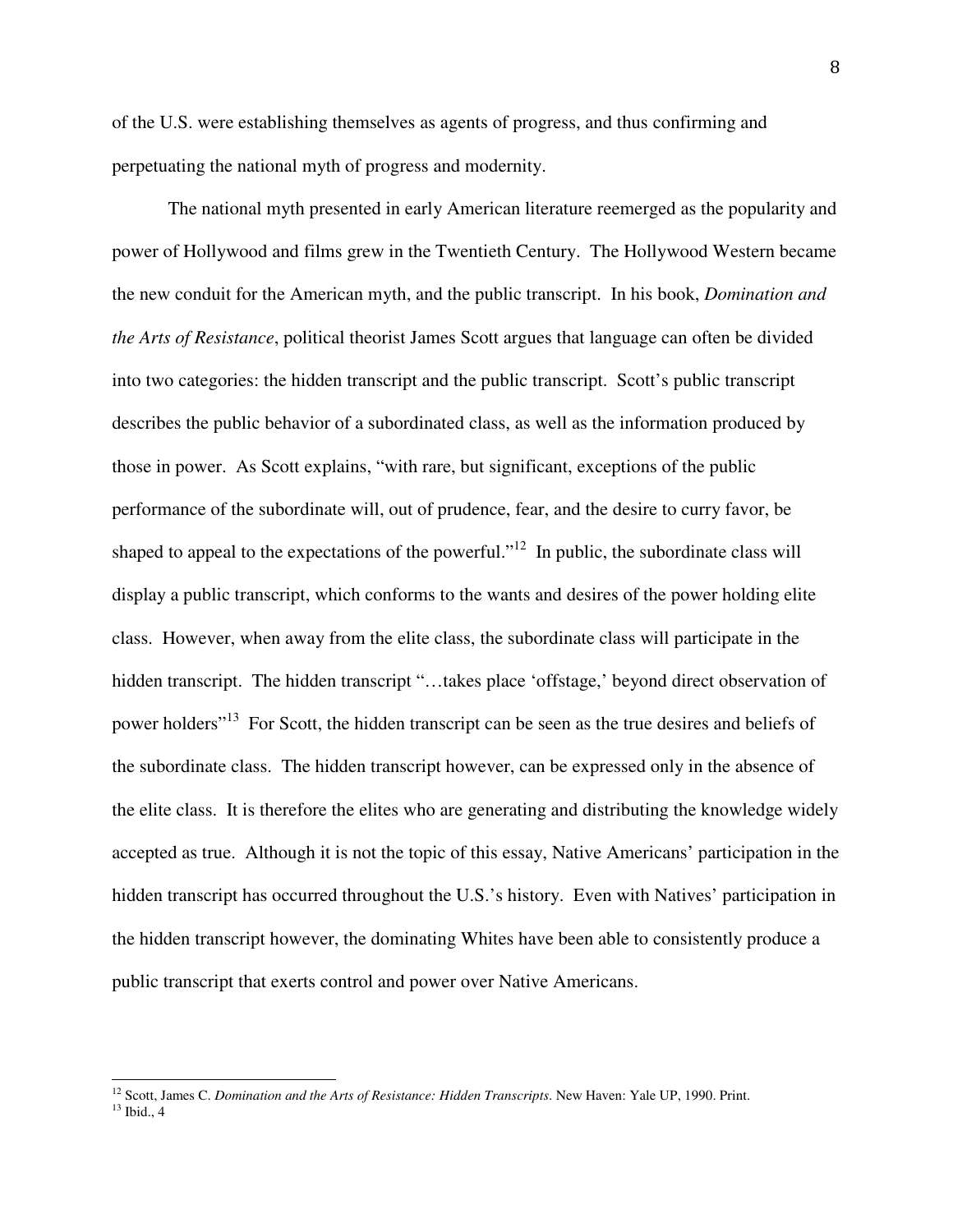Hollywood Westerns used new media that was widely available and popular, to

perpetuate the public transcript of the American national myth. Westerns, however, adhered to a specific aspect of the national myth, referred to as the "myth of the frontier." Unlike the myth of the U.S., which focused on general progression and modernity, the myth of the frontier focused specifically on "…the conception of America as a wide-open land of unlimited opportunity for the strong, ambitious, self-reliant individual to thrust his way to the top."<sup>14</sup> Not only did the myth of the frontier represent progression and modernity like the national myth, it also allowed all individuals, regardless of economic or social class, to believe that personal hard work could yield success in the U.S.

Western films sought to capitalize off of the myth of the frontier, and the subsequent domination and extermination of Native Americans, a culture deemed as anti-modern, and a hindrance to the expansion of progress in the U.S. As Leslie Fielder explains in the book, *The Pretend Indians: Images of Native Americans in the Movies*, "The heart of the Western is not the confrontation with the alien landscape… but the encounter with the Indian, an utter stranger for whom our New World is an Old Home."<sup>15</sup> The myth of the frontier, as perpetuated by the public transcript in Western films, depends on the confrontation between the cowboy and the Native Americans. The cowboy represents progress, expansion, and the ability to achieve the American Dream, while Native Americans represent the "other," the greatest threat to the cowboy's progress, expansion, and achievement of the American Dream. By labeling Native Americans as the "other," Natives are portrayed as an anti-modern culture that actively attacks progression and modernity.

<sup>&</sup>lt;sup>14</sup> Slotkin, Richard. "Myth and Literature in a New World." The Pretend Indians: Images of Native Americans in the Movies. Ames: Iowa State UP, 1980. 7. Print.

<sup>&</sup>lt;sup>15</sup> Fielder, Leslie. "The Demon of the Continent." The Pretend Indians: Images of Native Americans in the Movies. Ames: Iowa State UP, 1980. 9-14. Print.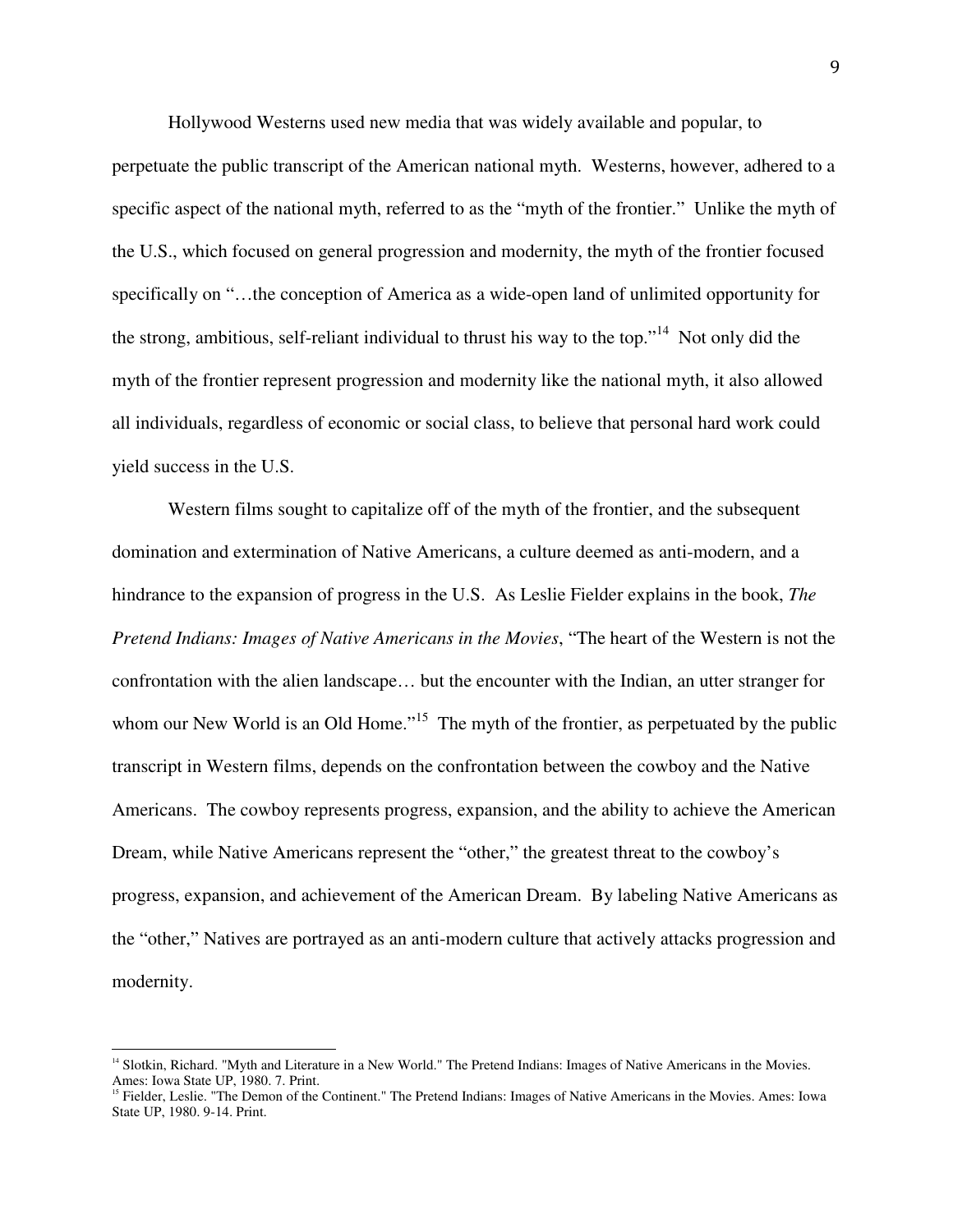Although varying in certain themes, both John Ford's films, *Fort Apache* (1948) and *The Searchers* (1956), label Native Americans as the "other," an animal like enemy that stands in the way of progression, and achieving the myth of the frontier. The Western genre's portrayal of Native Americans as the "other" becomes the most powerful device in perpetuating the myth of the frontier, and subsequent national myth. By depicting and degrading Native American culture as nothing more than the "other," Westerns perpetuate the historic belief that Native Americans are not human, but rather a savage enemy. The belief of Native Americans as inhuman is evidenced by William Bradford's previously discussed declaration in 1620, which stated the New World had no previous inhabitants other than animals and savages.

 The portrayal of Native Americans as the "other" in early to mid-Twentieth Century Western films is indicative of continuous cultural behavior in the U.S. during the Twentieth and Twenty-First Century. Native Americans have never been the sole owners of the U.S.'s label of the "other." The label of the "other" exists in a relationship with the national myth. Any group or people perceived as a potential threat to the U.S.'s progression and modernity is labeled as the "other." With the onset of the Vietnam War in the late 1950s, the Western genre and its Native American foes were soon replaced by the more present threat of Communism. Like Native Americans, the U.S labeled Communism, specifically the Vietnamese, as the "other." This shift is evidenced by John Wayne's 1968 film, *The Green Berets* (1968). The myth of the frontier transported itself from the Western U.S., to the forests of Vietnam. Communism replaced Native Americans as the U.S.'s primary threat to expansion and modernity. In present day, our "other" is neither Native Americans nor Communism, but rather Islam. Although theorist Mahmood Mamdani focused his work specifically on the labeling of Islam as the "other," his work and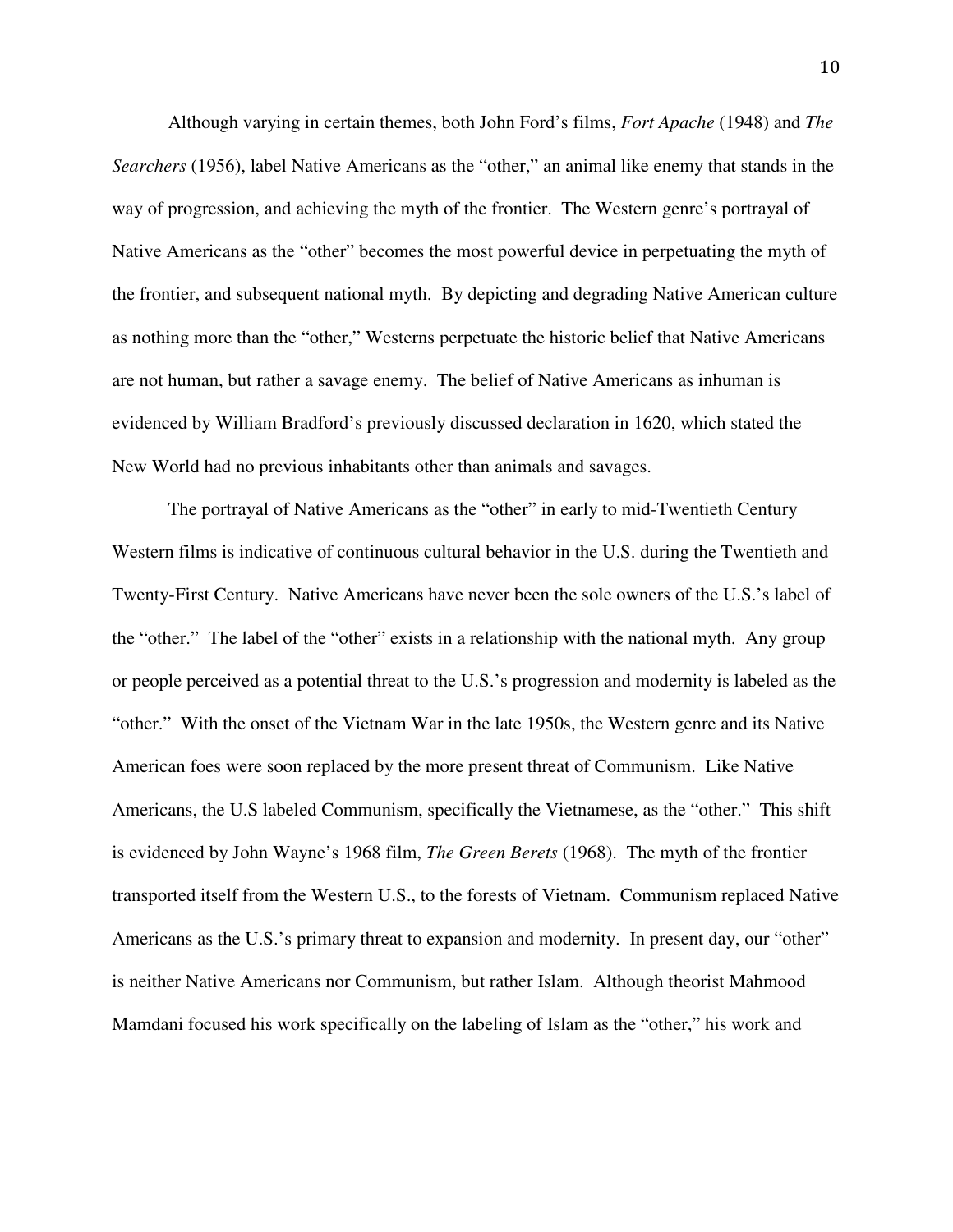theories create a theoretical framework to help analyze the U.S.'s labeling as the "other" on any group.

 Similarities between the portrayals of Native Americans in the mid-Twentieth Century are indicative of the modern portrayals of Muslims in the U.S. As Mamdani discusses in his book, *Good Muslim, Bad Muslim*, like the Native Americans during Western expansion, modern Islam is viewed as anti-modern. The analysis of Islam as an anti-modern culture categorizes our view of Muslims as either good Muslims or bad Muslims. The U.S. forces the Muslim community to work off the title of bad Muslim by supporting the U.S. in a war against all other Muslims.<sup>16</sup> Similarly, the U.S categorized Native Americans into three distinct categories. These categories consist of the Noble Savage, the Civilizable Savage, and the Bloodthirsty Savage.<sup>17</sup> Much like Muslims being forced into war against labeled bad Muslims in order to redeem their status as good, Native Americans either had to assimilate with white culture, or be supportive of U.S. expansion, exploitation, and trade. If Native Americans showed signs of resistance against U.S. expansion, they were quickly deemed as the Bloodthirsty Savage. All three images of Native Americans are heavily portrayed throughout the Western genre, specifically in Ford's *Fort Apache* (1948), and *The Searchers* (1956).

 For Mamdani, the organizing of cultures and its people into categories of good or evil holds no validity. In fact, Mamdani refers to this type of behavior as "culture talk," a commonly used manipulation of the public transcript by elites to generalize and distort the true history of a society and culture. Hollywood Westerns relied heavily on "culture talk" to frame their movies, and thus categorized Native Americans accordingly. For Mamdani, understanding cultures is

<sup>16</sup> Mamdani, Mahmood. *Good Muslim, Bad Muslim: America, the Cold War, and the Roots of Terror*. New York: Pantheon, 2004. Print.

<sup>17</sup> Green, Michael K. "Images of Native Americans in Advertising: Some Moral Issues."*Journal of Business Ethics* 12.4 (1993): 323-30. *JSTOR*. Web.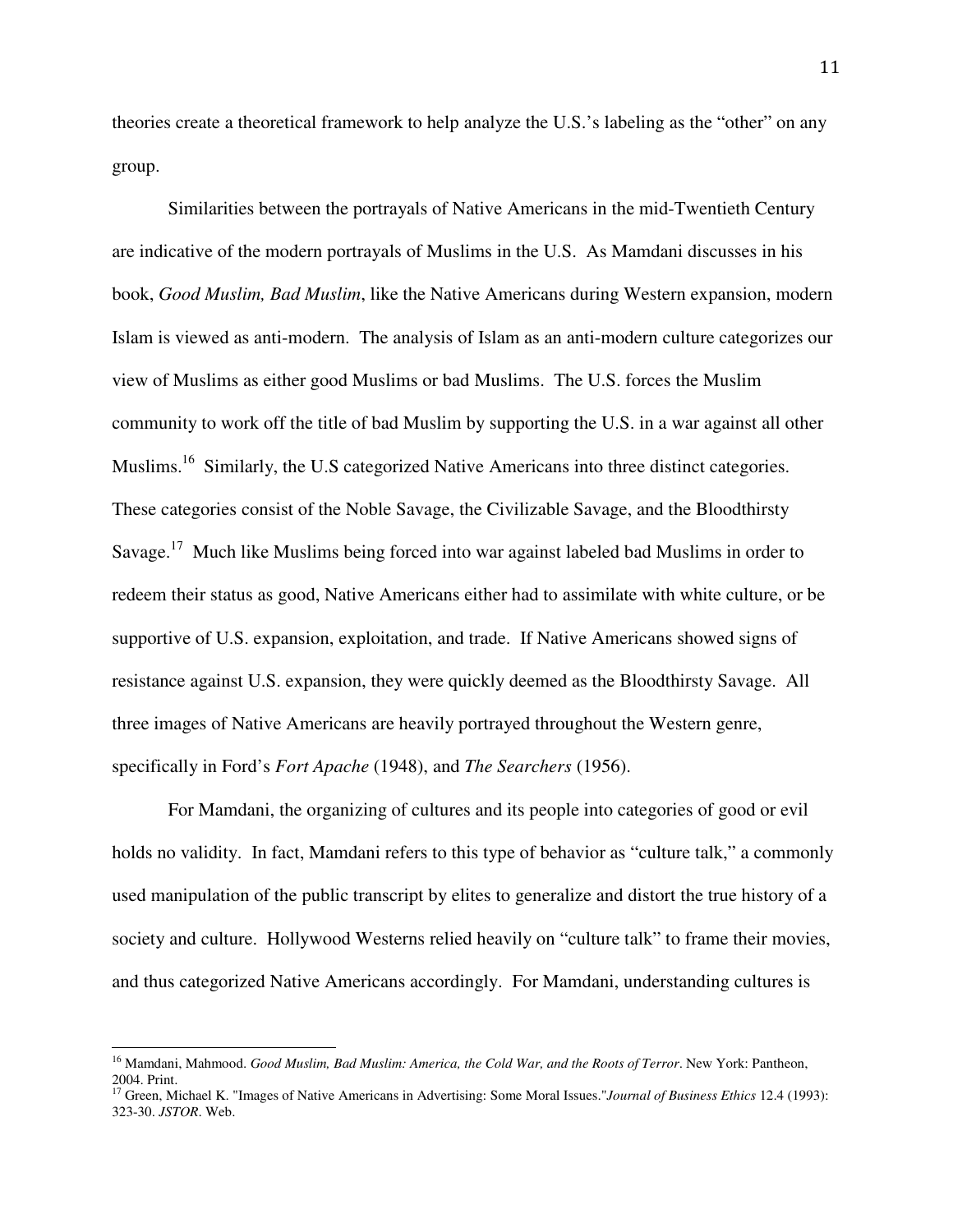closely tied with political and historical events that have occurred in a culture or society. Mamdani critiques this type of understanding as highly influenced by political actors, such as the dominant elites. Mamdani writes, "Unlike the culture studied by anthropologists—face-to-face, intimate, local, and lived—the talk of culture is highly politicized and comes in large geopackages."<sup>18</sup> The portrayal of minority culture, argues Mamdani, is closely bound with politics. It is politics that the U.S. uses in their public transcript to define and often vilify a culture. "Culture talk," writes Mamdani, "assumes that every culture has a tangible essence that defines it, and it then explains politics as a consequence of that essence."<sup>19</sup> Rather than understanding a culture based off of previous political events or histories, culture talk assigns each culture with a singular attribute that rules their culture or society's political actions. Culture talk is a modern form of Scott's public transcript, and heavily used in Hollywood Westerns.

 The violence between Native Americans and the U.S. from the late Seventeenth to late Nineteenth Century is the tangible essence described by Mamdani in culture talk that the U.S. uses to define Native Americans as the "other." For the U.S., it was Native Americans' resistance towards Western expansion and exploitation that the U.S. used to justify the label of anti-modern, and therefore the "other." The violent relationship between the U.S. and Native Americans was the essence described by Mamdani in creating Native Americans' culture talk. Westerns perpetuated this culture talk in their portrayal of Native Americans as a savage, regardless if the savage was noble, civilizable, or bloodthirsty. As Michael Green explains, "Instead of recognizing that indigenous peoples have a different culture, the assumption was made [by white settlers] that [Native Americans] had no culture and thus were living no better

<sup>18</sup> Mamdani, Mahmood. *Good Muslim, Bad Muslim: America, the Cold War, and the Roots of Terror*. New York: Pantheon, 2004. Print.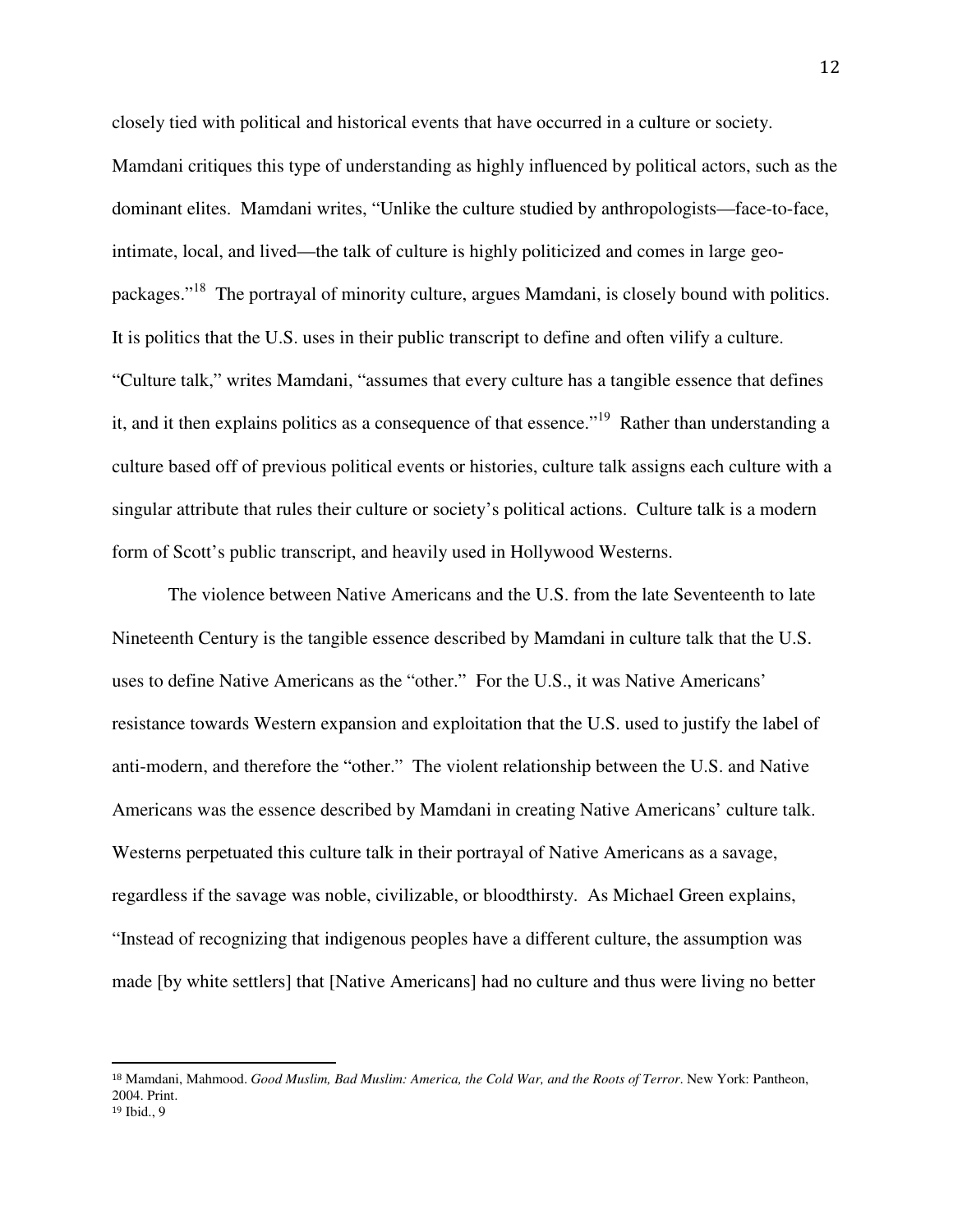than animals."<sup>20</sup> Native Americans, as perpetuated by Westerns' culture talk, were portrayed as savages that lacked and feared modernity. This portrayal of aggression towards modernity reestablished the Native Americans as the "other," and once again put them in direct opposition of the U.S.'s myth of the frontier.

 The theories of culture talk and the public transcript aid in organizing, and subsequently dominating, cultures as either modern or anti-modern. Anti-modern cultures are seen as undeveloped cultures that have yet to embrace the practices and beliefs of current day. These cultures are depicted as unwilling to conform to modern ideals and roles. Anti-modern cultures are often regarded as barbaric societies that promote intolerance and violence. Rather than investigate all aspects of a state, such as the history or culture, a population is judged on whether or not it is analyzed as modern or anti-modern by the public transcript, and dominating elites. This judgment arises often from the tangible essence discussed previously in culture talk. Hollywood Westerns used culture talk and the public transcript to perpetuate the idea of Native Americans as savages.

#### **The Early Westerns:**

 $\overline{a}$ 

Hollywood Westerns cannot be seen as merely entertainment, void of any real power or control in the U.S. Westerns are actively portraying the public transcript of the myth of the frontier. Hollywood's popularity allowed for the revision of a disconnected past, that created the continued domination over Native Americans. Westerns also reconfirmed the myth of the frontier, which relief heavily on the belief of the U.S. as a country of progress and modernity. The Western genre re-solidified and re-articulated the myth of the frontier during a time when

<sup>20</sup> Green, Michael K. "Images of Native Americans in Advertising: Some Moral Issues."*Journal of Business Ethics* 12.4 (1993): 323-30. *JSTOR*. Web.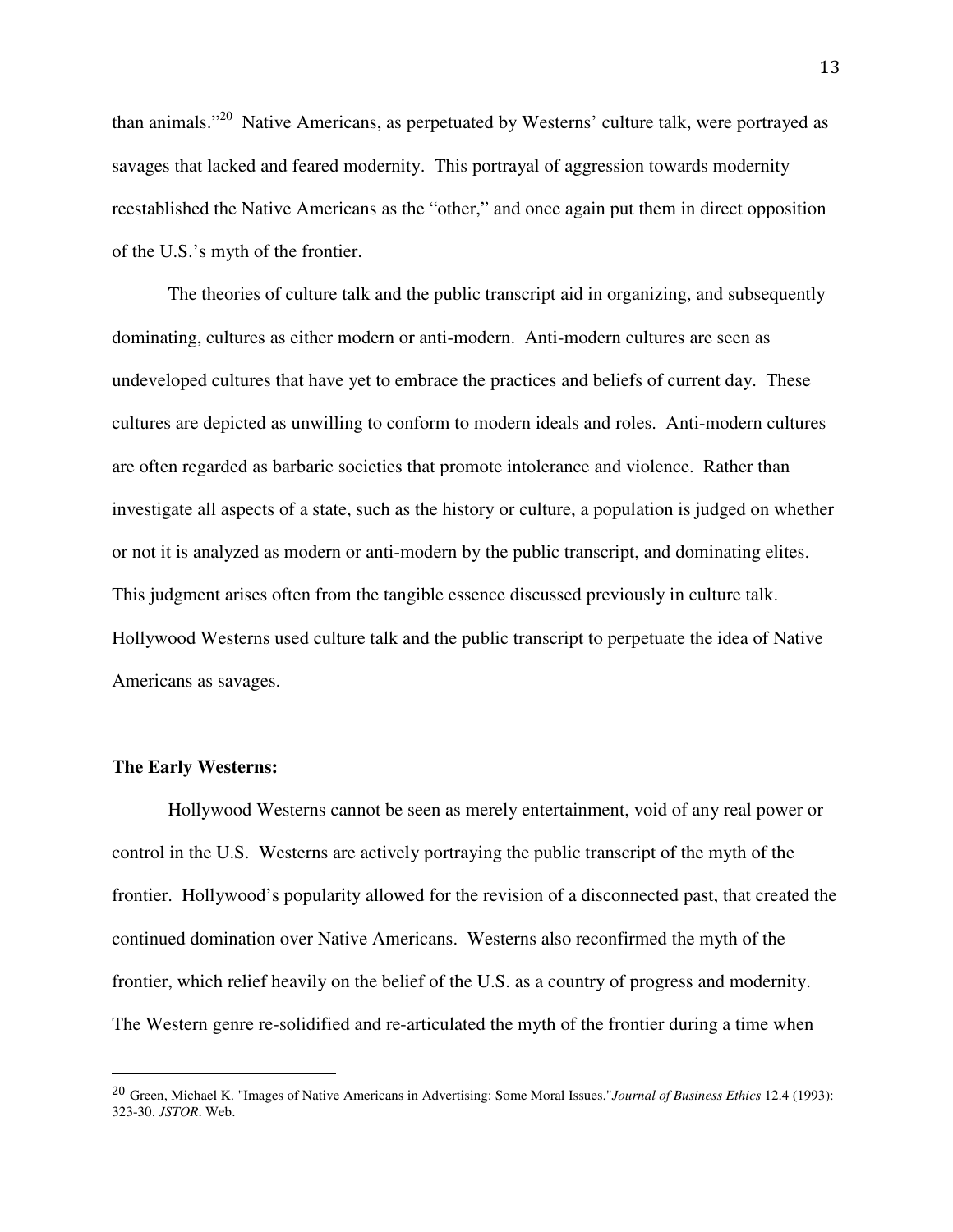violent confrontations between the U.S. and Native Americans had generally subsided. As Ward Churchill, Mary Anne Hill, and Norbert Hill discuss in *Pretend Indians: Images of Native Americans in the Movies*, "The history of conquest needed popular revision if it were to be utilized as a matter of national pride; the Native had to be universally and negatively dealt with if such a pattern were to be actualized, and consistent stereotyping was the most effective means to this end."<sup>21</sup> Hollywood Westerns allowed the public transcript to redefine the image of Native Americans as anti-modern to help strengthen the myth of the frontier, and subsequently the national myth. Films became an easy and effective way to reestablish Native Americans as apart of an anti-modern culture that was often prone to violence, and posed the greatest threat to the U.S.'s modernity and progress.

 As mentioned previously, both Ford's films *Fort Apache* (1948) and *The Searchers* (1956) provided ample and significant examples of Native American stereotypes, and the public transcript's use of these stereotypical portrayals to reestablish the myth of the frontier. Ford's earlier film of the two, *Fort Apache* (1948), was reviewed as showing a sympathetic view towards Native Americans. Although Ford's film does not completely depict the bloodthirsty savage, the film still shows the stereotype of the ignorant and violent savage, as well as keeping Native American characters as nothing more than enemies or extras, with John Wayne, the White cowboy, as the hero.

 Ford's *Fort Apache* (1948) takes place in the years following the American Civil War, a commonly depicted, completely saturated, time frame for Western films. The film focuses on Captain Kirby York, a respected and likable veteran, played by John Wayne, and Lieutenant Colonel Owen Thursday, portrayed by Henry Fonda. Thursday is appointed to command Fort

-

<sup>21</sup> Bataille, Gretchen M., and Charles L. P. Silet. "Examination of Stereotyping." *The Pretend Indians: Images of Native Americans in the Movies*. Ames: Iowa State UP, 1980. 35-47. Print.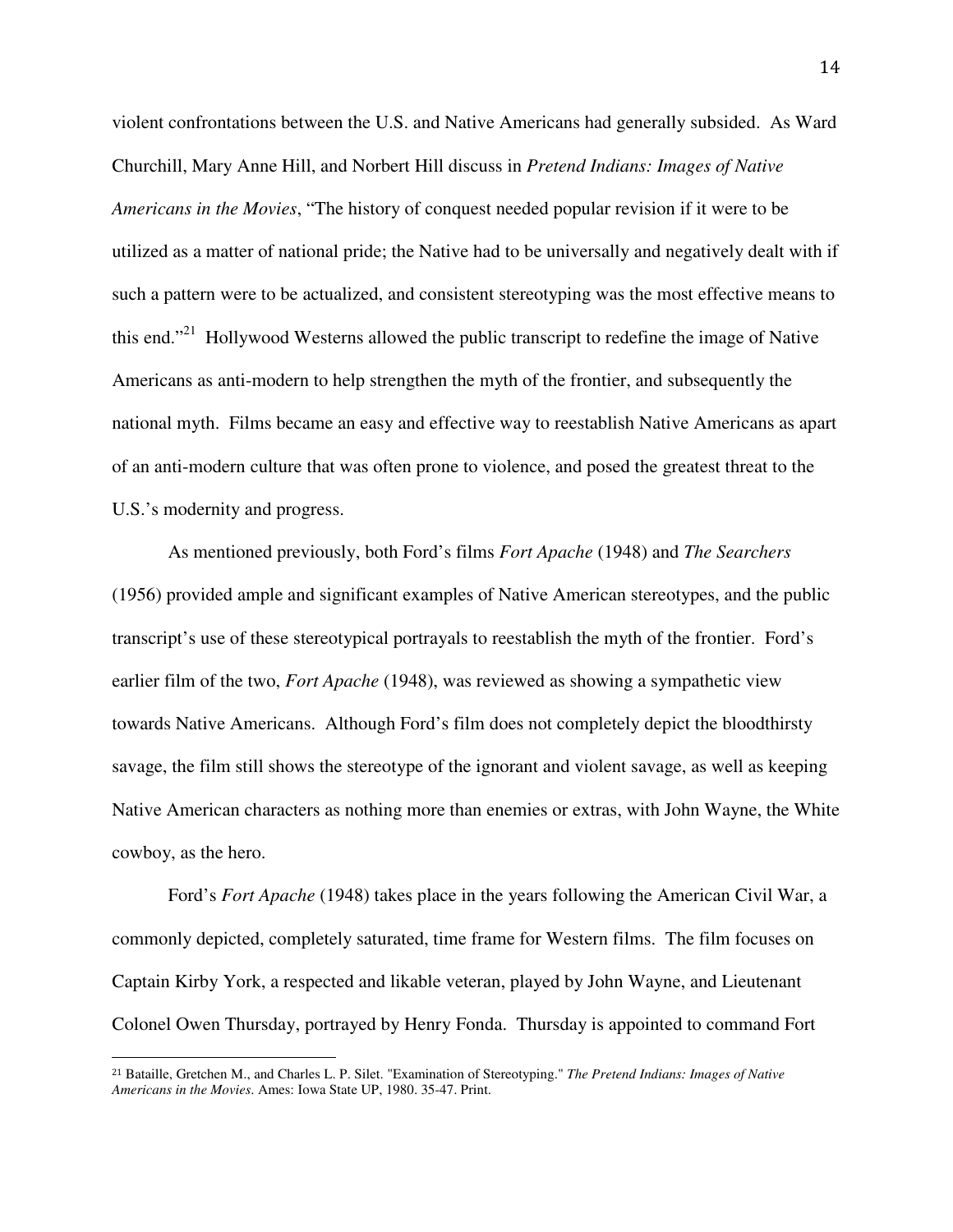Apache, an isolated U.S. Calvary Post bordering Native American territory. Unlike York, Thursday is disliked by those at the fort, and is portrayed as incompetent with Native American relations, and is overall aggressive. Wayne's York, the protagonist of the film, acts in the role as the white savior. York is not only calm in his military strategy, but he is apparently a near expert on Native American culture.<sup>22</sup>

 The film depicts a Native American plain tribe of Apaches, who are not initially violent, but become increasingly throughout the film. Conflict between the Apaches and the U.S. Calvary occurs only because of Thursday's persistent disrespect towards the tribe, and his desire to receive military recognition from the U.S. government. Although York maintains amicable relations with the Apaches, and continuously warns Thursday of the consequences of his actions, warfare between the two groups begins. York refuses to engage in battle, and all but a few of Thursday's men perish, including Thursday himself. The film ends with the promotion of York to Lieutenant Colonel, and an altered retelling of Thursday's battle to portray the deceased Lieutenant Colonel positively.<sup>23</sup>

Like the majority of Western films, the Native American tribe depicted in *Fort Apache* is that of a Plains tribe, with no distinct culture that would indicate them as actually Apache. The use of Plains tribes is a distinct characteristic of Hollywood's Western films. Although original contact with European settlers was experienced predominantly with Eastern tribes, such as the Iroquois, Churchill et al explain, "…the image selected by white America for its stereotype of the Native American was a superficial visual likeness of the Plains Sioux, the last indigenous group capable of offering serious military resistance."<sup>24</sup> Rather than depicting actual and

<sup>22</sup> *Fort Apache*. Dir. John Ford. RKO Radio Pictures, 1948. DVD.

<sup>23</sup> Ibid.

<sup>24</sup> Bataille, Gretchen M., and Charles L. P. Silet. "Examination of Stereotyping." *The Pretend Indians: Images of Native Americans in the Movies*. Ames: Iowa State UP, 1980. 35-47. Print.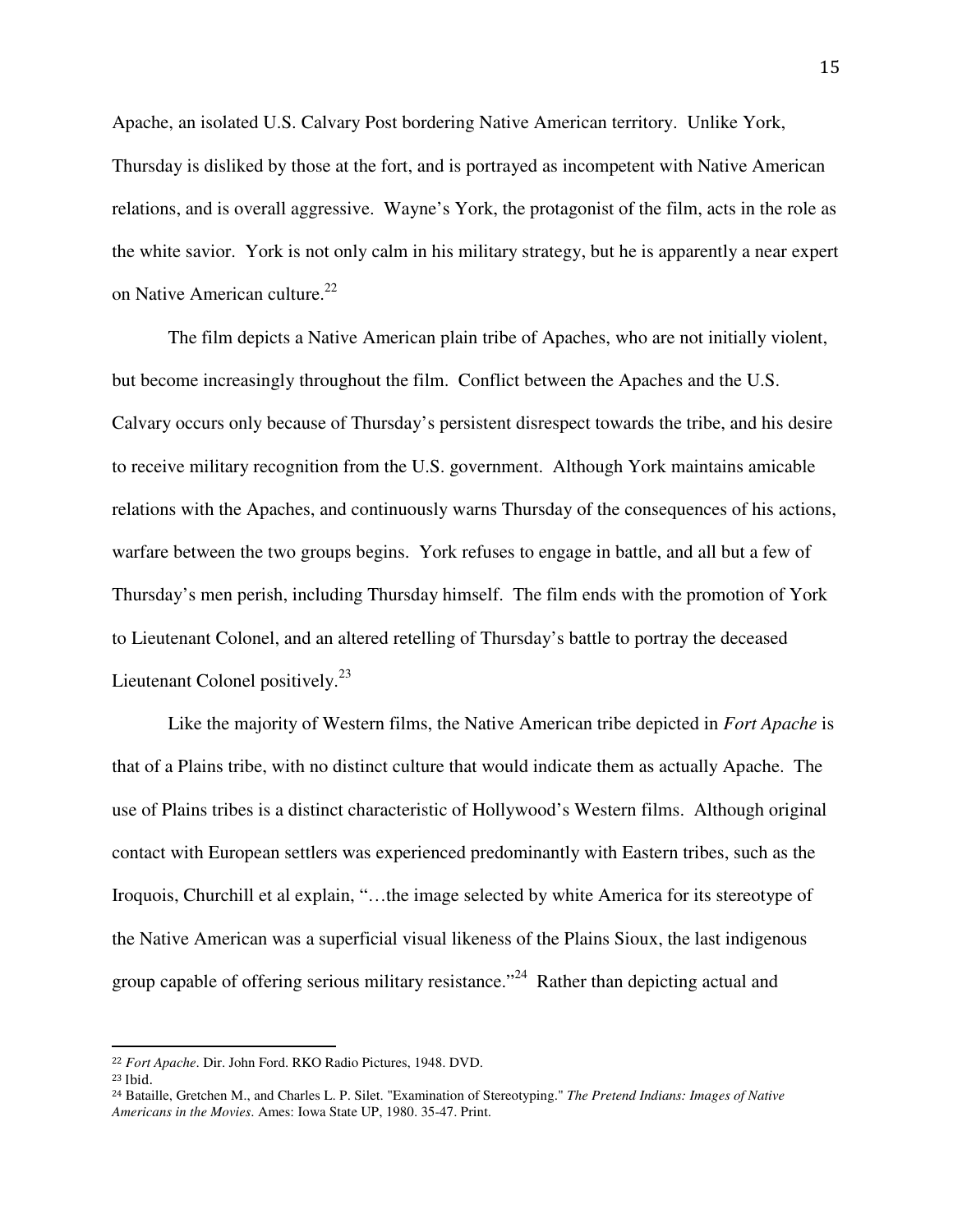specific characteristics of tribes, the majority of Hollywood Native American tribes resemble that of the Plains Sioux.

The significance of the Plains Sioux selection is critical to the myth of the frontier that Westerns are so desperately portraying in their public transcript. As Churchill et al write, "It was the defeat of this people [Plains Sioux] that most dramatically symbolized the final conquest of North America by the United States."<sup>25</sup> The Plains Sioux offer Westerns the perfect enemy, as they were capable of participating in military resistance, and their tribal heraldry was the most distinct and different from the European fashions.<sup>26</sup> It was the Plains Sioux that posed the greatest military threat to the U.S. In addition, the Plains Sioux were the last Native American tribe to be conquered by the U.S. By constantly depicting the conquest over Plains Sioux, Hollywood Westerns are reestablishing the military prowess of the U.S., as well as the inherent power of progression and modernity over anti-modern cultures.

In addition to Ford's portrayal of Apaches as a vaguely Plains Sioux tribe, several other significant Native American stereotypes exist throughout the film. Churchill et al established three major themes on how Native American stereotyping has occurred, all of which are evidenced in Ford's film. As mentioned previously, Native Americans in films have been assigned to a particular time period, that of the mid to late-Nineteenth Century, specifically after the American Civil War.

Ford's *Fort Apache* (1948) takes place in the immediate years following the American Civil War, with many of the Calvary characters veterans of said war. Although Native American history began well before European contact, Hollywood films often do not depict this time period. By 1967, over 2,300 feature-length Western films had been produced, with the vast

 $\overline{a}$ <sup>25</sup> Ibid., 36

<sup>26</sup> Ibid., 36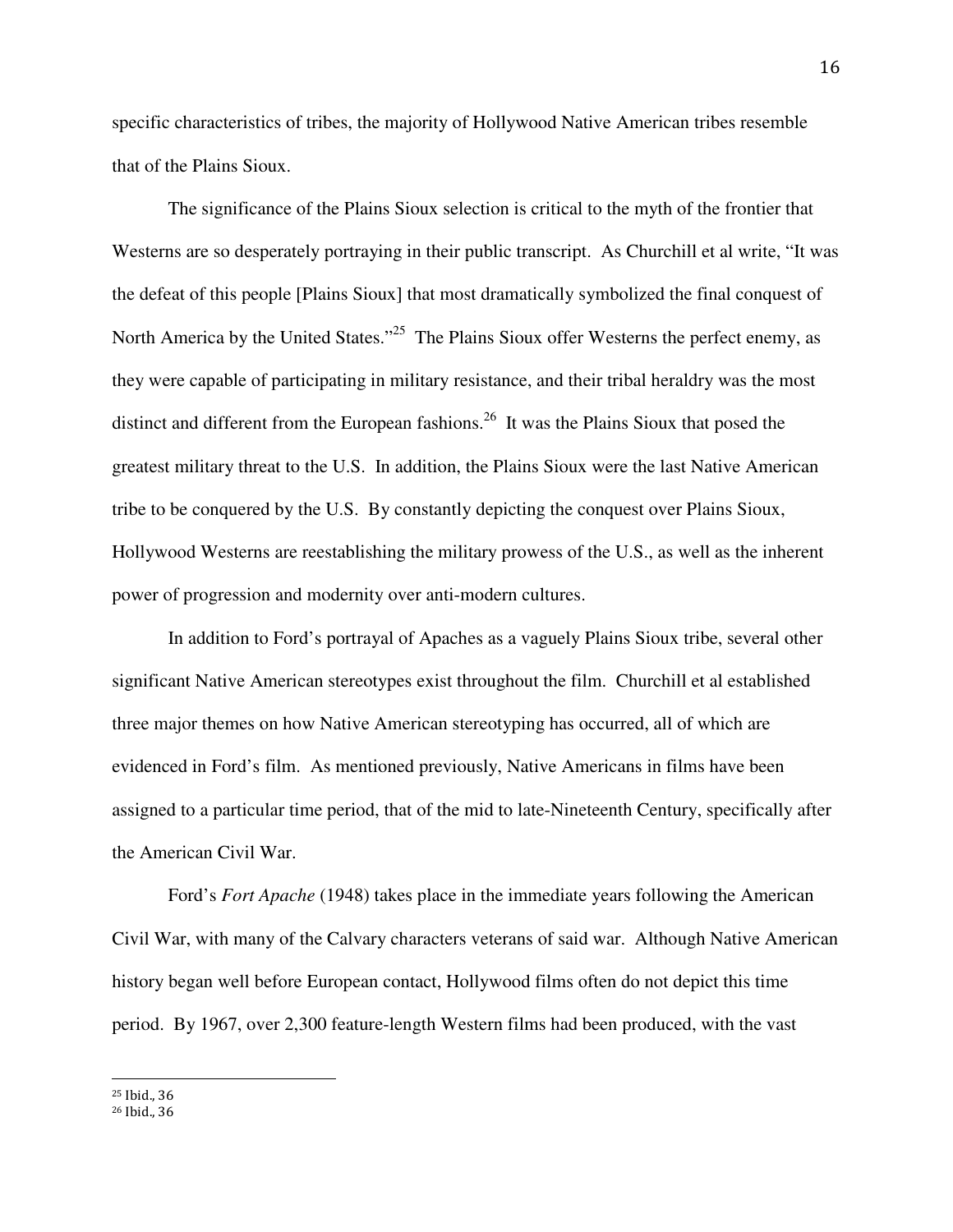majority set in the Nineteenth Century.<sup>27</sup> Only occasional dissents from this time period occurred, however even the dissenting films continued to deal with other geographical or temporal aspects of the U.S. and Native American relationship. As Churchill et al explain, by focusing merely on the Twentieth Century, "…a 15,000-25,000 year history of race is compressed into a period spanning four centuries at best and, more usually, less than a single century."<sup>28</sup> In films, Native Americans' history, as well as their culture, are condensed to aid in the storytelling of the cowboy as a hero. This time period also allows the characters, many of whom are veterans of the Confederacy, to reaffirm their power and dominance after being disgraced and defeated by the Union Army.

In addition to condensing Native American history and culture through the depiction of only specific time periods, a second major Native stereotype in Hollywood films is the interpretation of Native cultures through White values. As discussed earlier, the Hollywood Native American does not depict a true tribal identity, but rather all Hollywood Native Americans, regardless of assigned tribe, resemble a vaguely Plains Sioux tribe. This occurs when Native cultures and histories are viewed from a White perspective, and inevitable White bias. Churchill et al believe that this perspective accomplishes two goals: "…a) The real Native identity is destroyed in favor of a more palatable (to whites) fictitious one, and b) the fictitious identity (white in nature) is the same regardless of the tribe or culture theoretically portrayed."<sup>29</sup> The Native American portrayals in Westerns are created from a white bias and perspective that generalizes a culture. This perspective is detached from the actual experiences of Native Americans, and thus cannot be seen as historically or culturally accurate. The White perspective

<u>.</u>

<sup>27</sup> Bataille, Gretchen M., and Charles L. P. Silet. "The Stereotyping of North American Indians in Motion Pictures." *The Pretend Indians: Images of Native Americans in the Movies*. Ames: Iowa State UP, 1980. N. pag. Print.

<sup>28</sup> Bataille, Gretchen M., and Charles L. P. Silet. "Examination of Stereotyping." *The Pretend Indians: Images of Native Americans in the Movies*. Ames: Iowa State UP, 1980. 35-47. Print.

<sup>29</sup> Ibid., 37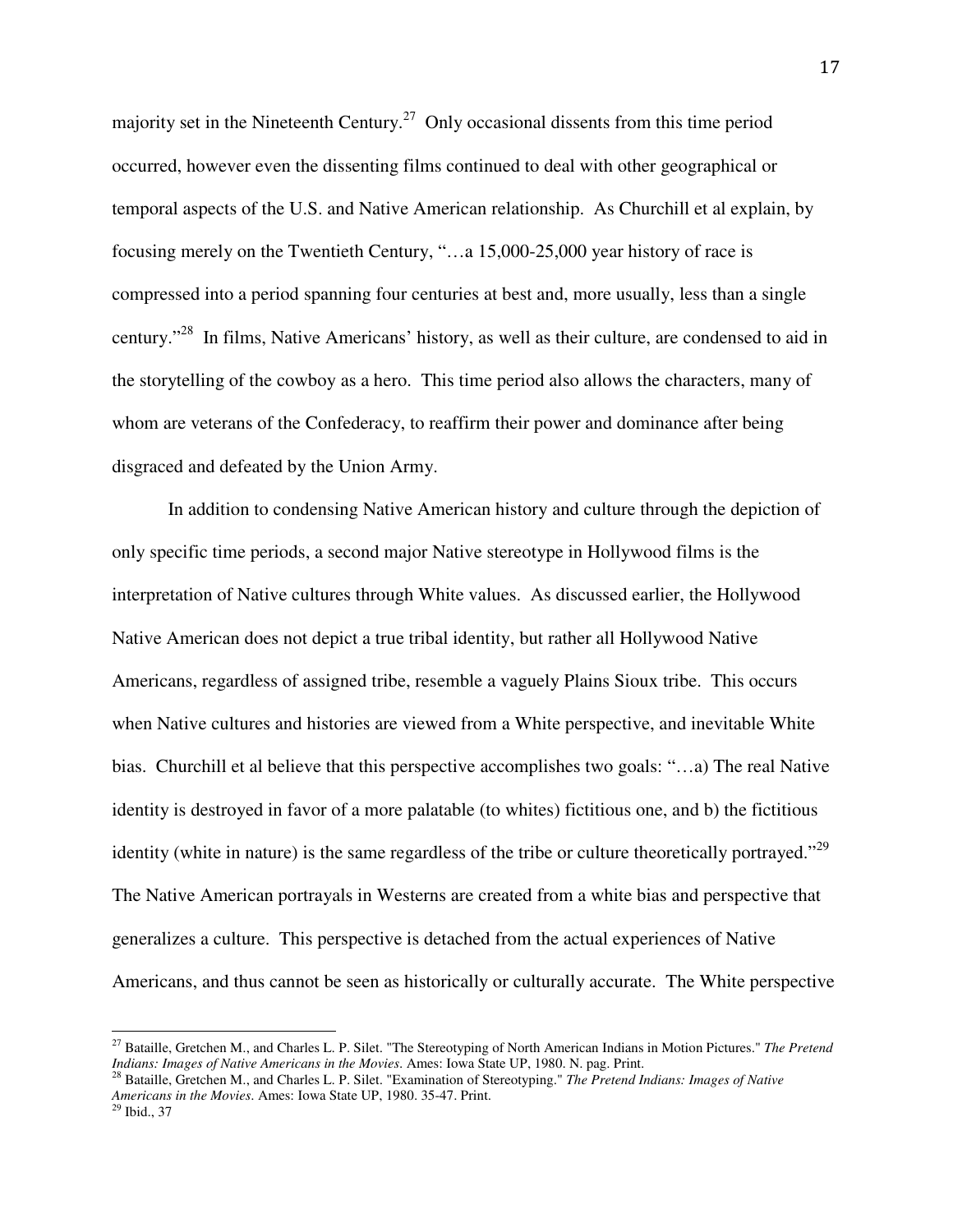is another form of Mamdani's culture talk, which generalizes and misrepresents any group labeled as the "other."

Throughout *Fort Apache* (1948), this White perspective is evidenced by the portrayal of the Apache tribe. As mentioned previously, the portrayed Apache tribe had no distinct culture, and was only seen onscreen when interacting with white characters. In fact, the Apaches are relatively absent from the film until the movie's climactic fight scene, which erupted from a verbal misunderstanding. This depiction of Native Americans perpetuates the stereotype of Native Americans as incompetent aggressive savages who easily engage in violence. Ford's film, according to John Price in the book, *The Stereotyping of North American Indians in Motion Pictures*, "…usually attempted rationalization of Indian behavior, although as people they often came across as simple, childlike creatures, who spoke in short, ungrammatical sentences.<sup>30</sup> By attempting to rationalize Native Americans' actions in their relationship with the U.S., Ford was portraying an inaccurate view of Native American history and culture, distorted by his White perspective and bias. Rather than creating an accurate representation of the Apache culture and history, Ford chooses to never rely upon an actual Apache cultural perspective.

In combination with subjecting Native Americans in films to a specific time period, and creating portrayals from a White perspective, a third theme of stereotyping discussed by Churchill et al is the idea that one Native American is indicative of all Native Americans. This theme, like the preceding two, deals with the generalization and culture talk of Native Americans. As Churchill et al explain, "...visual cultural characteristics that tend to individuate tribal groupings begin to blend into an all-encompassing haze.<sup>31</sup> Rather than portraying Native

<sup>30</sup> Bataille, Gretchen M., and Charles L. P. Silet. "The Stereotyping of North American Indians in Motion Pictures." *The Pretend Indians: Images of Native Americans in the Movies*. Ames: Iowa State UP, 1980. N. pag. Print.

<sup>31</sup> Ibid., 38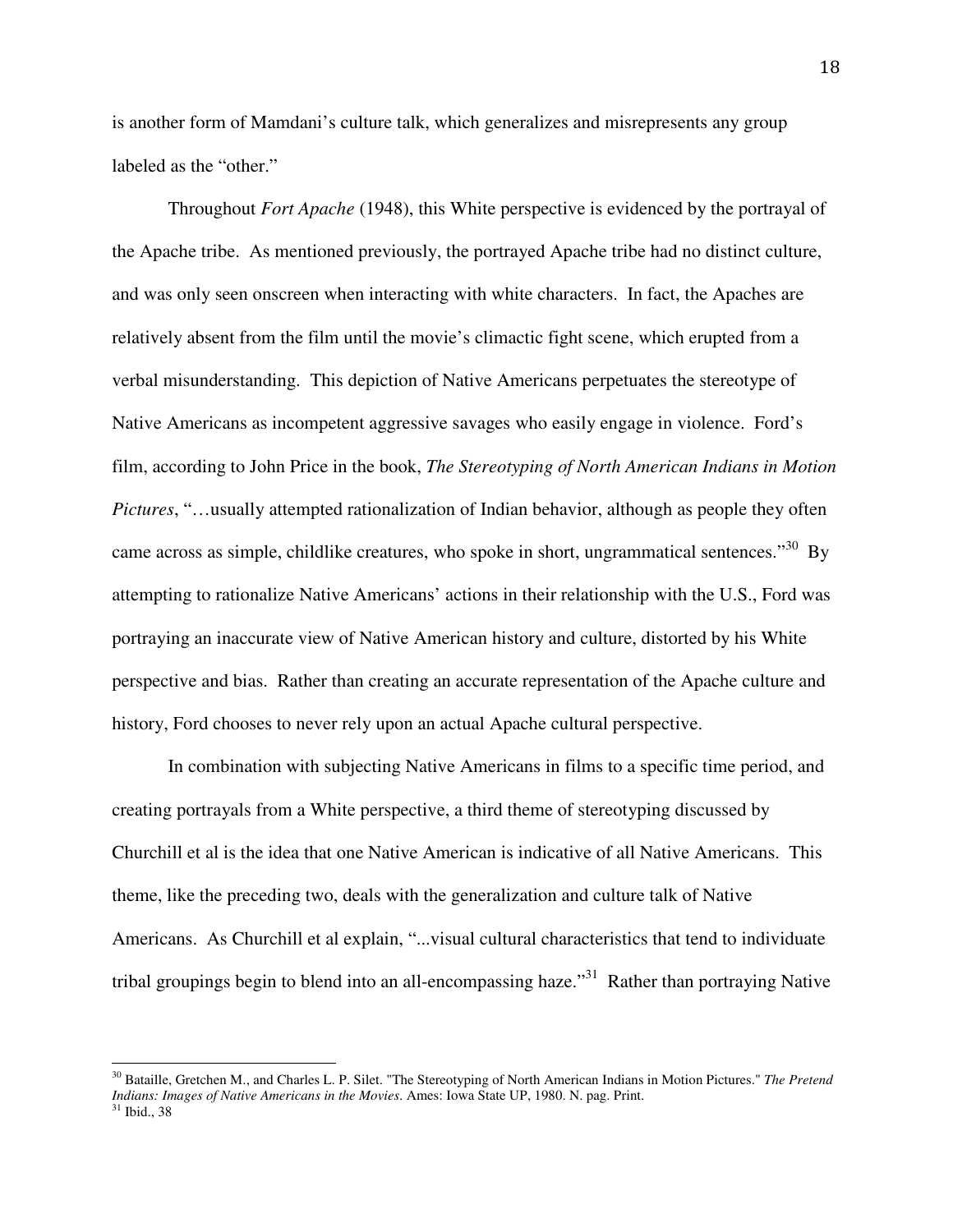Americans as belonging to distinctly different tribes with their own history and culture, Native Americans are portrayed as a generalized culture that share an innate essence.

Because *Fort Apache* (1948) does not deal with the distinct culture of the Apaches, and portrays the tribe in the stereotype of the incompetent violent savage, the Apache tribe loses its individuality, and becomes a part of the Native American collective. For Churchill et al, the generalization and culture talk of Native Americans has created a situation where "…Native individuals and cultures have been reduced to a degrading parody of themselves within the public consciousness."<sup>32</sup> The stereotypes used in Western films, and *Fort Apache* (1948) specifically, have added to the idea of Native Americans as characters or mascots, not a real minority group that exists in modern society. Churchill et al explain this point further, stating, "Worse, the lampooned peoples have been systematically credited with no contemporary significance whatsoever; they are creatures of a false nostalgia, feathered cousins to bygone buffalo."<sup>33</sup> The inaccurate and negative portrayals of Native Americans have forced the U.S. consciousness to dismiss the modern identity of Native Americans, and focus on a reworked and distorted portrayal of Western expansion, often regarded as a true history of Native American and U.S. relations.

All three stereotyping themes discussed allow Westerns to reinforce the myth of the frontier. As explained previously, the myth of the frontier is a form of the national myth that focuses on progression and modernity, specifically in Western territorial expansion. The extreme stereotyping of Native Americans creates a justification for the exploitation of Natives and the land, thus continuously solidifying the myth of the frontier, and subsequently the national myth of progress and modernity. Although Ford's *Fort Apache* (1948) attempts to justify the

 $\overline{a}$ <sup>32</sup> Ibid., 38

<sup>33</sup> Ibid., 38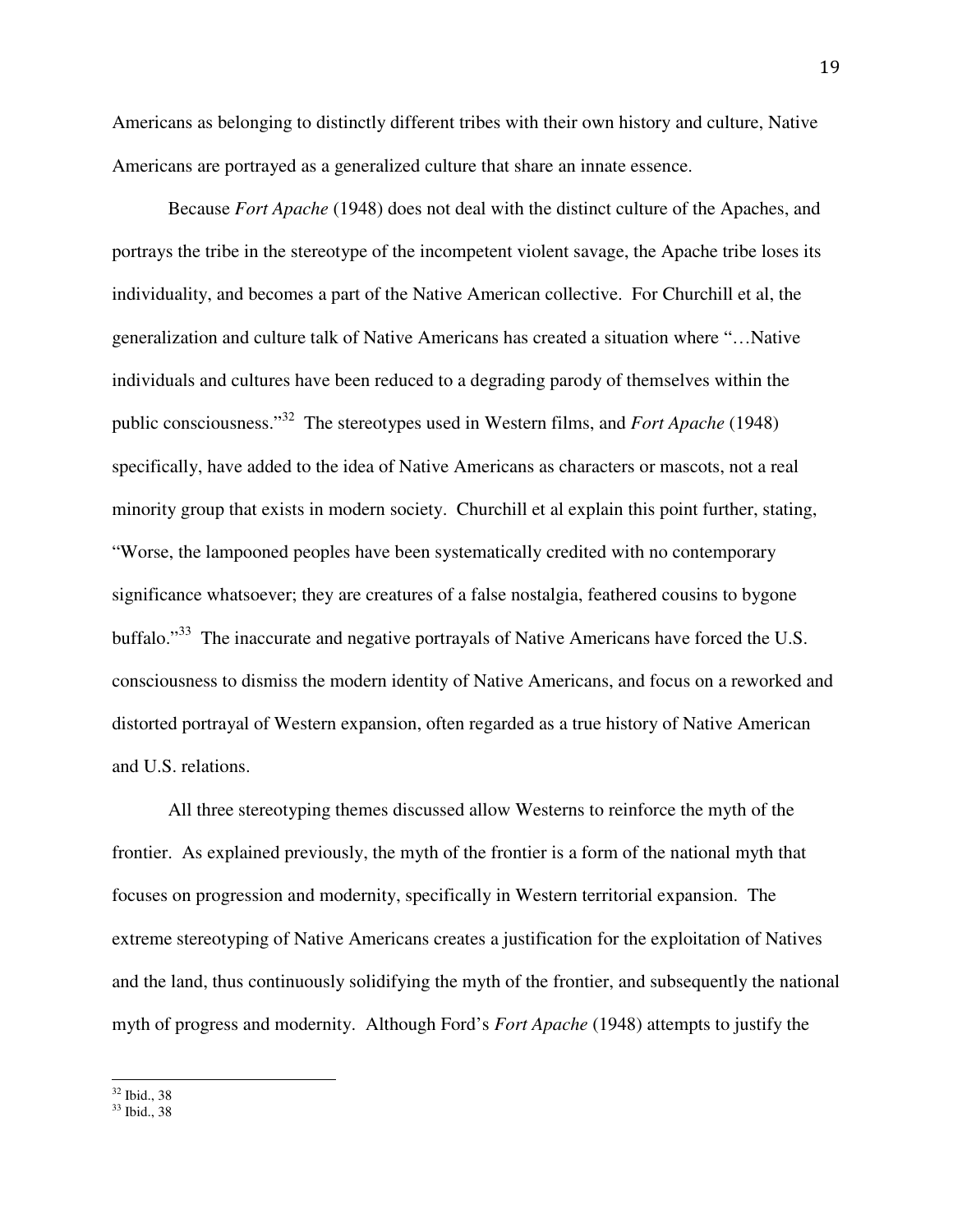Apache's actions, the film just continues to add to the stereotyping of Native Americans as incompetent and violent savages, with no distinct culture, specifically explored through a nonwhite perspective.

Although Ford's film, *The Searchers* (1956), was made later in his career than 1948's *Fort Apache*, the film does not continue to offer an arguably sympathetic view of Native Americans. Rather, *The Searchers* (1956) depicts a violent stereotype of Native Americans as the Bloodthirsty Savage. Ford's film revolves around the murder of a Texan family by Native Americans, and the subsequent abduction of the youngest female child. John Wayne's character, Uncle Ethan, devotes the next several years of his life to searching and recovering his captured niece. Often regarded as the best Western ever made, as well as the most viciously anti-Native American film ever made,<sup>34</sup> *The Searchers* (1956) depicts a hateful and inaccurate portrayal of a Comanche tribe. $35$ 

Throughout Ford's film, the Comanche tribe is considered and labeled as bloodthirsty savages. Topics such as miscegenation are also discussed throughout the film, with Wayne's character adamant that he would kill his captured niece if she were to become a wife, whether voluntarily or involuntarily, of the Comanche leader, Scar. The execution, abduction, and rape of the Texan family align with the stereotype of the Comanche tribe as the Bloodthirsty Savage. Michael Green suggests in his article, *Images of Native Americans in Advertising: Some Moral Issues*, that the bloodthirsty savage arises when "…two cultures come to exist in a state of prolonged war, the image of 'the other' can become transformed so as to take on demonic and satanic attributes."<sup>36</sup> No longer does the label of the "other" indicate uncultured savages that

<sup>34</sup> Seixas, Peter. "Popular Film and Young People's Understanding of the History of Native American-White Relations." *The History Teacher* 26.3 (1993): 351-70. *JSTOR*. Web.

<sup>35</sup> *The Searchers*. Dir. John Ford. Warner Bros. Pictures, 1956. DVD.

<sup>36</sup> Green, Michael K. "Images of Native Americans in Advertising: Some Moral Issues."*Journal of Business Ethics* 12.4 (1993): 323-30. *JSTOR*. Web.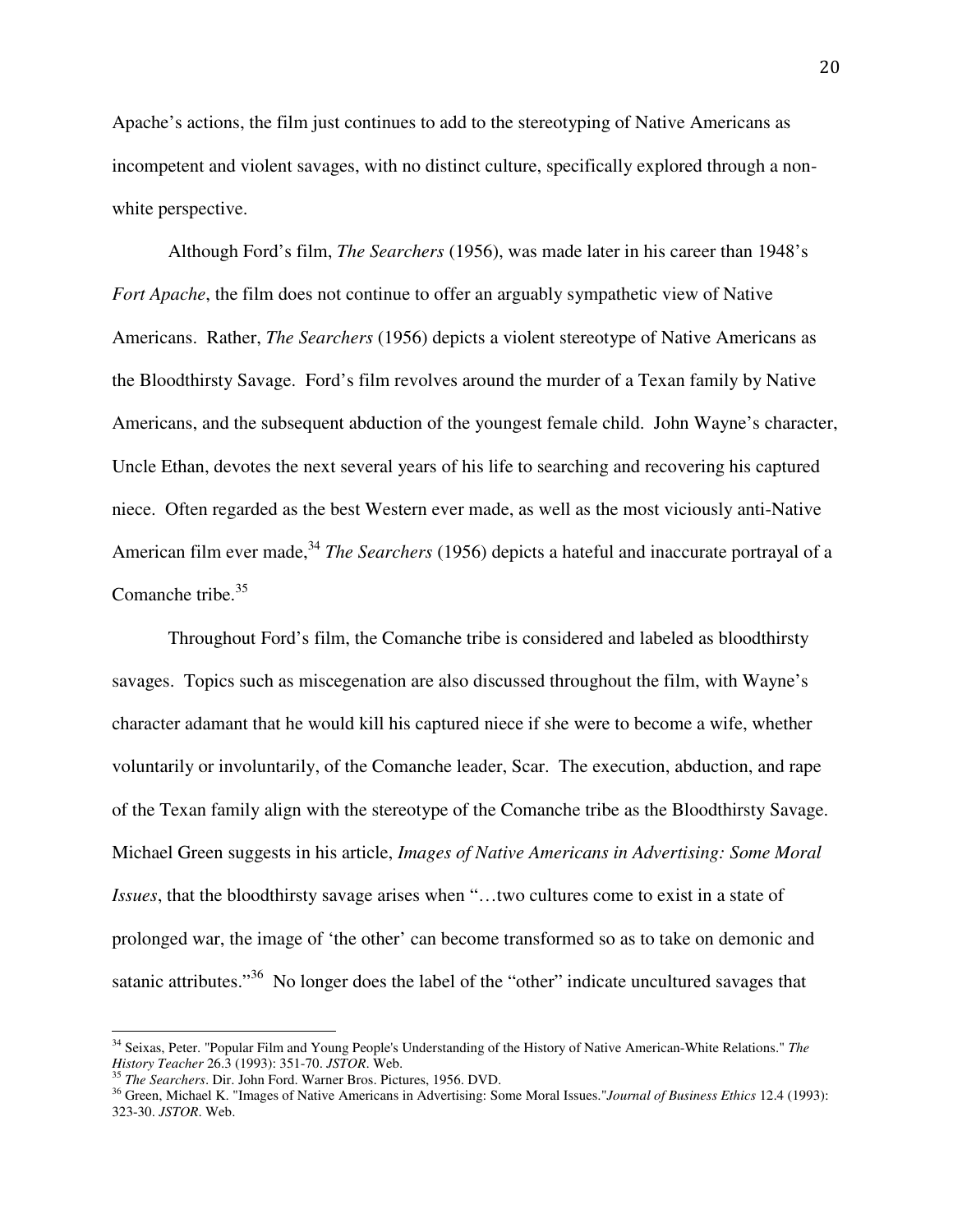threaten the path of progression and modernity, they now become an extreme and violent form of the savage, and essentially the perfect enemy to fear and hate. The Bloodthirsty Savage, Green explains further, becomes characterized as a "…predatory animal that kills aimlessly and wantonly, that probably practices cannibalism, and that rapes, pillages, and plunders for no other reason than the pure joy of destruction."<sup>37</sup> Ford depicts the Comanche tribe throughout the film as having these characteristics.

The Comanche's actions throughout the film are depicted as extremely violent, with no true meaning other than seeking revenge against White settlers. During the murder of the family, and the abduction of the niece, the Comanches slaughter the family's cattle, not for food, but as a continuing act of destruction. The film also shows that the Comanches planned the attack on the family, but there was no specific reason why it was that family. From these assigned attributes in Hollywood films, the caricature of the Native American forces the group to be seen as "… the ultimate killing machine. He comes decorated with war paint, he carries a tomahawk, and he is always ready to scalp, torture, murder, and menace innocent individuals."<sup>38</sup> The Comanches and their leader Scar, portrayed by a white actor, are depicted as a viable military competitor, which only strengthens their image as violent, and a direct opposition of progress.

While the Comanches were portrayed as bloodthirsty savages, other passing Native American tribes and characters were labeled with other common stereotypes. In Ethan's search for his niece, his adopted half-Cherokee nephew Martin joins him. Ethan refuses to refer to Martin as his nephew, and forces Martin to work off his Native American label by continuously proving his loyalty to finding Ethan's niece. This act is indicative of Mamdani's claim in *Good Muslim, Bad Muslim* that cultures labeled as the "other" are forced to prove themselves as good,

 $\overline{a}$ <sup>37</sup> Ibid., 327

<sup>38</sup> Ibid., 328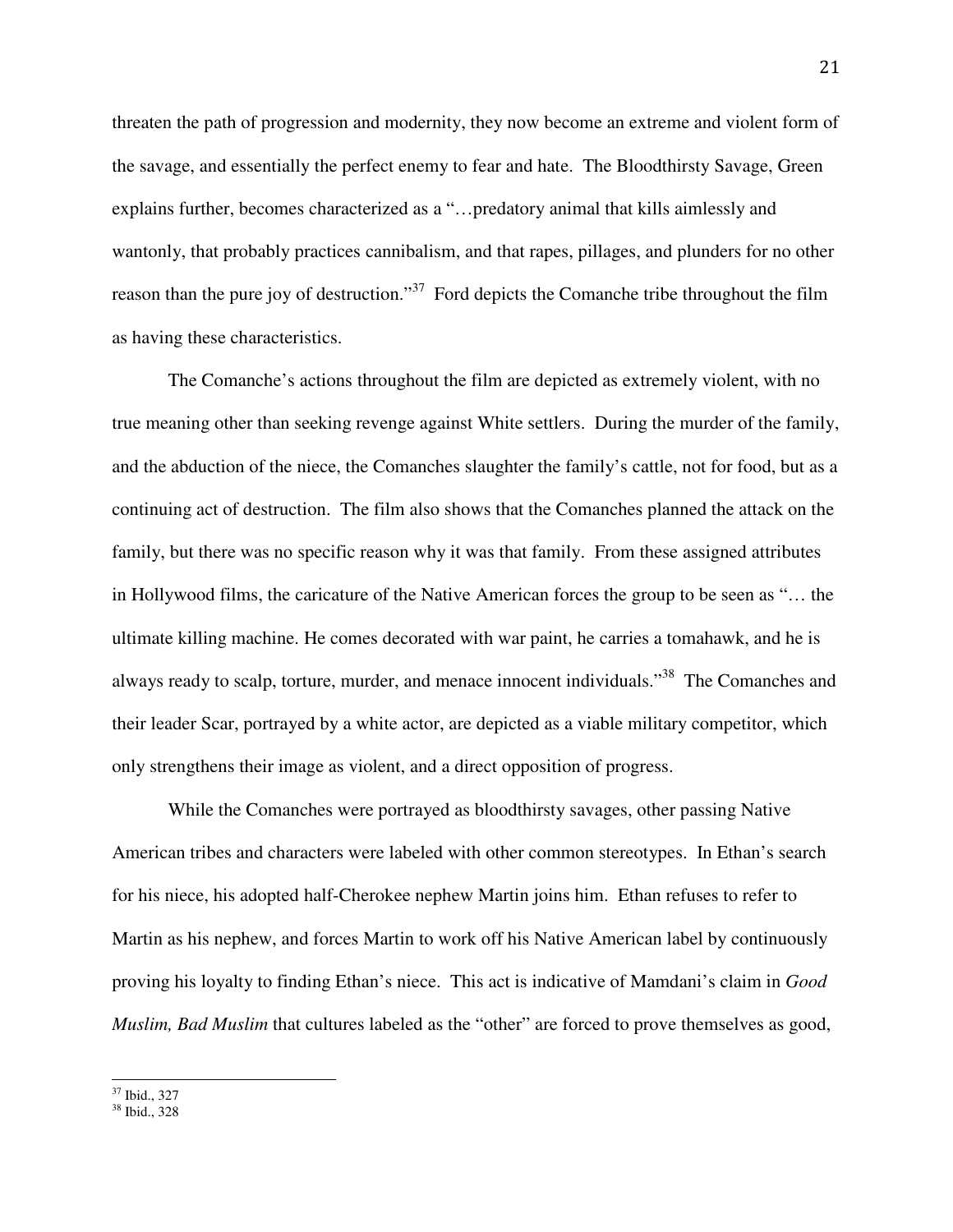rather than bad. Throughout the film, Martin represents the Civilizable Savage. Although his mother was Native American, Martin has been able to assimilate and pass within the White culture. By the end of the film, Martin himself detests the Comanche tribe, and subsequently further distances himself from his already distanced heritage. Thus, Martin's character is the physical representation of the idea that "…the only bad Indian is a real Indian."<sup>39</sup> Because Martin assimilated and identified with White culture, he was not seen as a true Native American by any character other than Ethan in the film. Similarly, during their search for Ethan's abducted niece, Ethan and Martin trade with another ambiguous Native American tribe. This tribe is not portrayed as aggressive or unfair, because they are assimilating with the White culture by trading, and helping Ethan and Martin find the Comanches.

Throughout Ford's film, the only Native Americans not depicted as bloodthirsty savages are those that have assimilated or aided with white culture. In addition to adhering to the oversaturated time period of the Nineteenth Century, and perpetuating the image of the savage, the film explains Comanche culture and history through the White perspective. The Comanches are being defined by White characters, and are rarely seen onscreen without the addition of a White character. Although an extremely popular Western, *The Searchers* (1956) is aggressively racist and demeaning towards Native American, thus perpetuating the idea of Native Americans as savages, rather than human beings, which subsequently denies them any moral consideration and treatment. From these stereotypes came the reinforcement of Native Americans as the antimodern "other," and the re-solidification of the myth of the frontier, with the cowboy as an agent of progress.

<sup>39</sup> Bataille, Gretchen M., and Charles L. P. Silet. "Examination of Stereotyping." *The Pretend Indians: Images of Native Americans in the Movies*. Ames: Iowa State UP, 1980. 35-47. Print.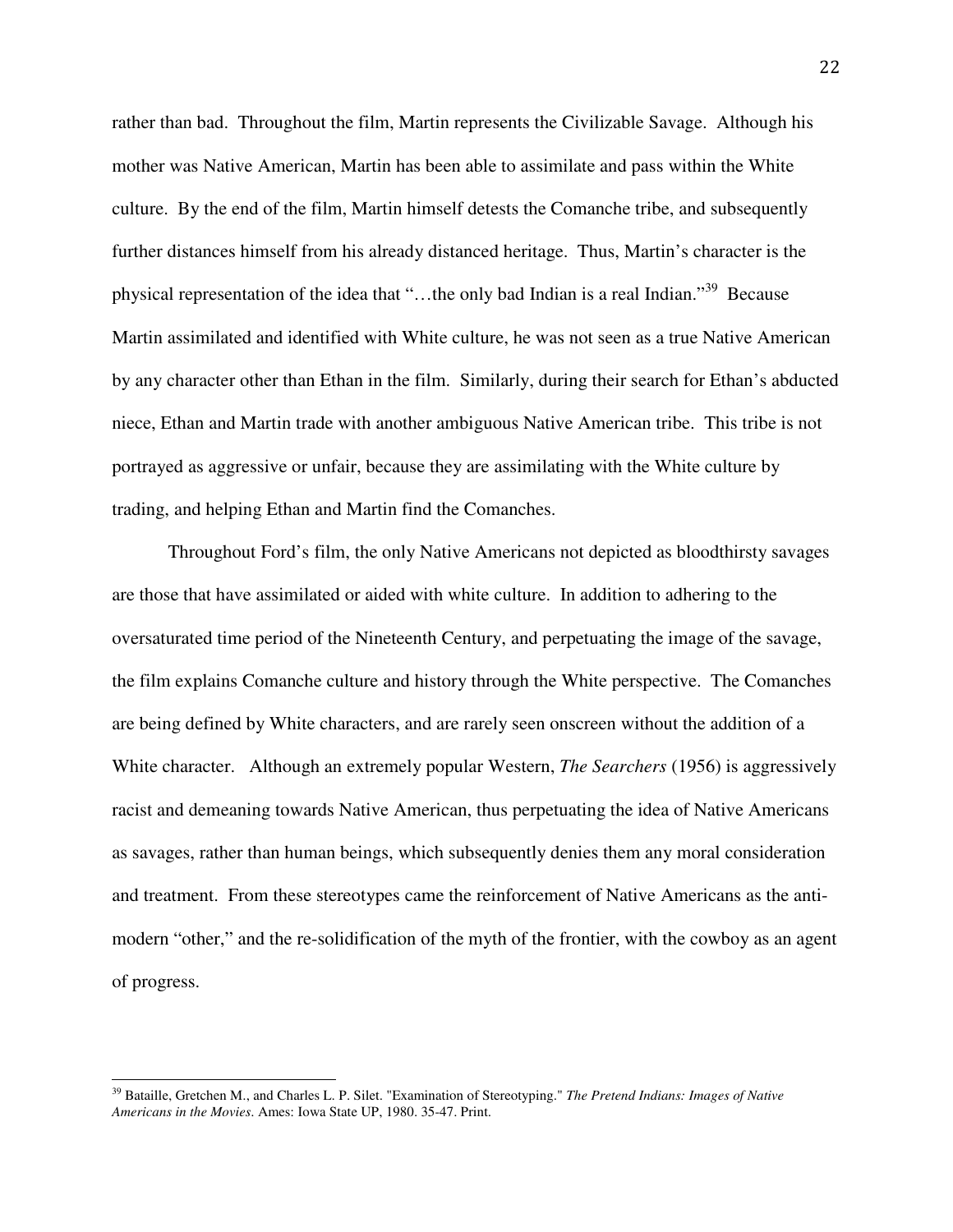The popularity of Westerns allowed the public transcript to effectively dominate Native Americans, while also convincing the U.S. conciseness that the portrayal of Native Americans in Hollywood films were a true and accurate depiction of the violent and anti-modern "other." As explained by Gregory Bateson, in the article *Native American Women in Westerns: Reality and Myth*, Hollywood films have "…themes built into the structure of the plot in such a way that the audience, while enjoying the plot, will necessarily accept the underlying themes as basic premises ...need never be articulately stated."<sup>40</sup> The public transcript functions so exceptionally well in Western films, that often audiences believe the movies portray a true depiction of Native Americans.

The negative of portrayal of Native Americans created a caricature of Native Americans that existed both in Hollywood Westerns and the U.S. consciousness. Maryann Oshana discusses the depiction of Natives in Westerns, stating, "Westerns have been very effective in creating a 'Hollywood Indian,' so much so that many people fail to recognize real Native Americans unless they fit the Hollywood stereotype."<sup>41</sup> Not only has the depiction of Native Americans as the "other" degraded and dominated the Native American population, but it has also convinced the U.S. consciousness of its negative and inaccurate portrayals as a true history of the U.S. "The cinematic images of Native Americans are so negative," writes Oshana, "that even some Indians will root for the U.S. cavalry as they watch Westerns."<sup>42</sup> The power of Hollywood Westerns in perpetuating the label of Native Americans as the "other" is undeniable. Through Westerns, the public transcript was able to demonize Native Americans as an antimodern enemy that proved the greatest threat to the cowboy of progress and modernity.

Oshana, Maryann. "Native American Women in Westerns: Reality and Myth." Frontiers: A Journal of Women Studies 6.3 (1981): 46-50. JSTOR. Web. 16 Apr. 2014.

 $41$  Ibid., 47

 $42$  Ibid.,  $47$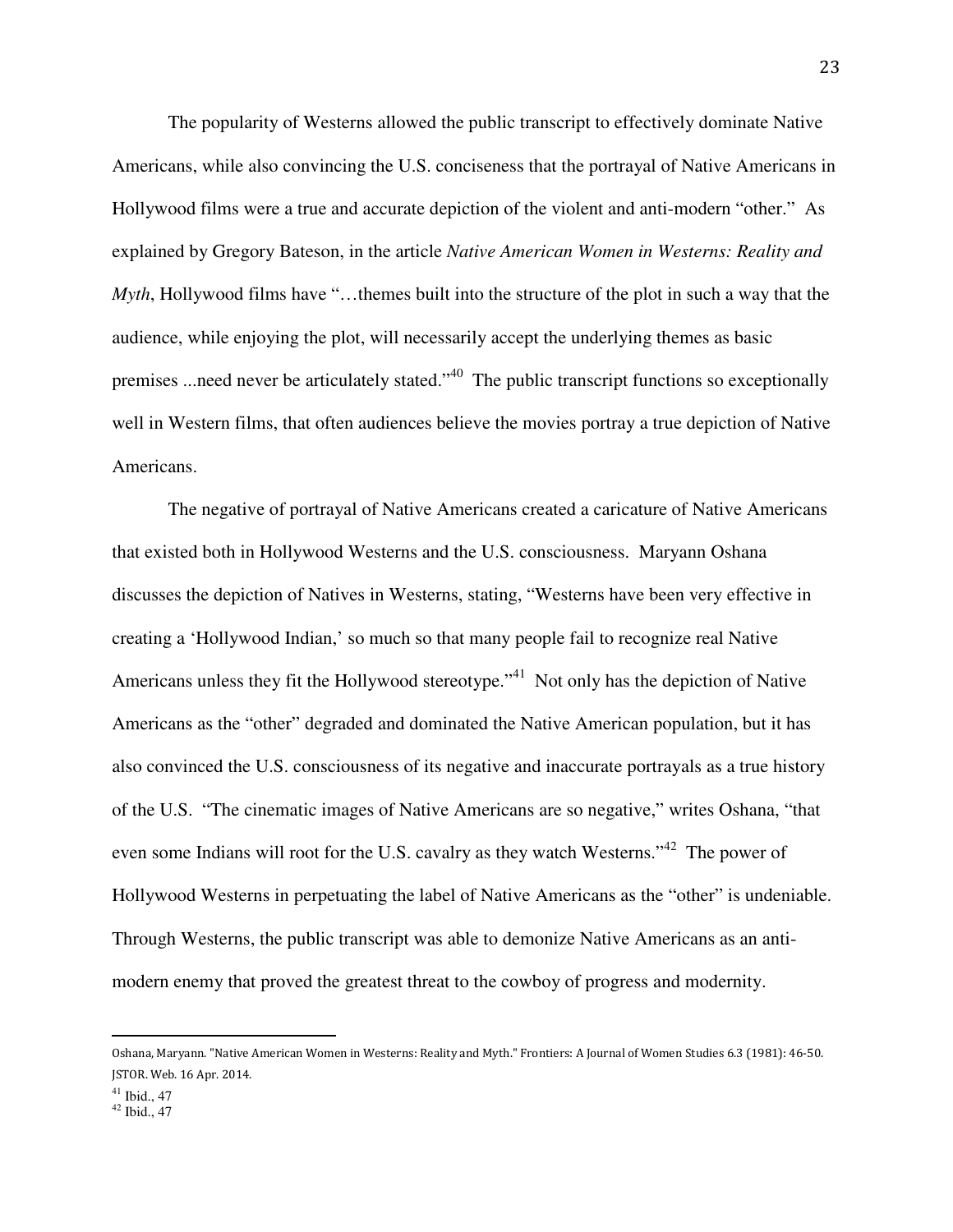#### **Later Westerns:**

Unlike the Westerns of the mid-Twentieth Century, Hollywood films depicting Native Americans during the 1990s were applauded for their historical accuracy and sympathetic views of Native Americans. With the release of the film *Dancing with Wolves* (1990) in 1990, a new era of post civil rights, pro-Native American films was seemingly ushered in. No longer were the portrayals of Native Americans as overtly violent animals prominent in Hollywood films. This absence convinced the U.S. consciousness that Native American stereotypes were dwindling in films, and subsequently in society. However, the stereotyping of Native Americans as the "other" did not disappear, rather it was redefined in correlation with the changing national myth.

 The 1960s marked a period of feverous social activism, which forced the U.S. to reevaluate the social status and historical discrimination of minority groups. Many racial minorities and social groups found success during this period in the U.S. However, Native Americans appeared relatively absent from the U.S.'s media coverage of the most prominent protests during this time. The Civil Rights movement initially found success from small groups of Blacks and White supporters.<sup>43</sup> From these organizations came similar parallel groups engaging in social activism that represented, according to Churchill et al, "…a systematic and coherent demand for change in the status of American nonwhites."<sup>44</sup> Although the protests and organizations were meant to include all nonwhites in the U.S., Native American protest groups were smaller, and reported on more inconsistently by the media in comparison to other prominent racial minority organizations.

 $\overline{a}$  $43$  Ibid., 41

 $44$  Ibid., 41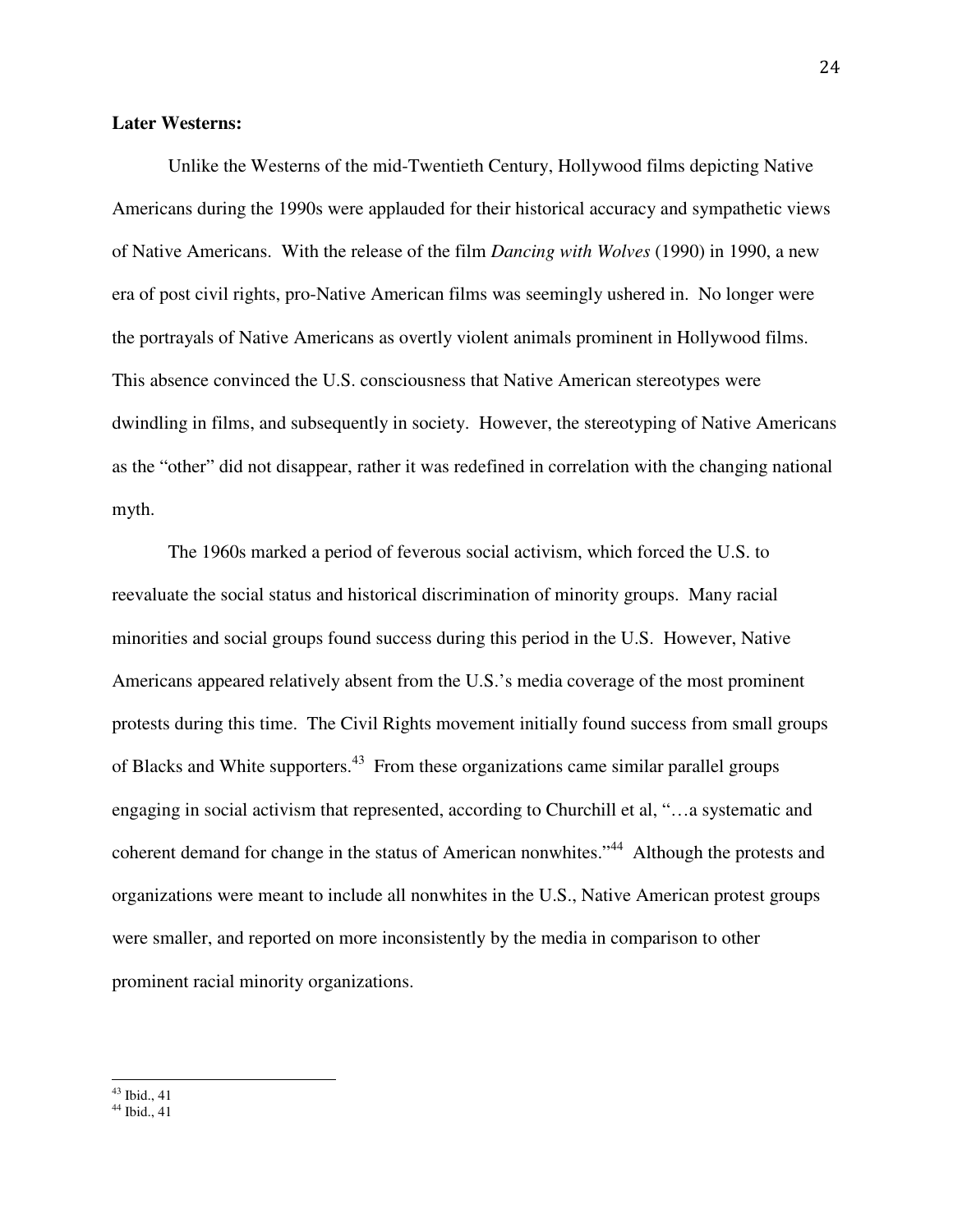The size and lack of media coverage of Native American protests were caused by several important factors. Unlike the organization of the Black population, Native Americans were a considerably smaller racial group. In fact, Blacks exceeded the Native American population by over 1,000%.<sup>45</sup> Another disadvantage for the Native population was that unlike the Black population, which had high participation in the urban labor force, Native Americans were spread throughout remote areas of the U.S. $^{46}$  Although instances like the Wounded Knee incident in 1973 brought awareness and media coverage to the previously underreported Native American social protests, the coverage over the later part of the Twentieth Century of Native American rights continued to be inconsistent and minimal compared to other racial minority groups. However, Native Americans did benefit slightly from the success of larger racial minority groups. The shift in the U.S.'s social consciousness regarding overt discrimination is evidenced in the portrayal of Native Americans in the late Twentieth Century Hollywood films.

 Although *Dances with Wolves* (1990) is the most popular example of the transition from the portrayal of Native Americans in the mid-Twentieth Century Western films to seemingly "pro-Indian" films of the 1990s, the portrayal of Native Americans in the film continues to be problematic, and dangerous towards the U.S.'s consciousness of Native Americans. The film, directed and starring Kevin Costner, won the Academy Award for Best Film in 1990, and was critically acclaimed, as well as procured a high grossing income.<sup>47</sup> The film is set, like the previously discussed films, in the immediate years following the American Civil War. The main character, John Dunbar, portrayed by Kevin Costner, is a Civil War hero, and elects to maintain Fort Sedgwick, a secluded and abandoned Calvary post on the Western frontier. Despite his

<sup>-</sup><sup>45</sup> Ibid., 41

<sup>46</sup> Ibid., 41

<sup>47</sup> Seixas, Peter. "Popular Film and Young People's Understanding of the History of Native American-White Relations." *The History Teacher* 26.3 (1993): 351-70. *JSTOR*. Web.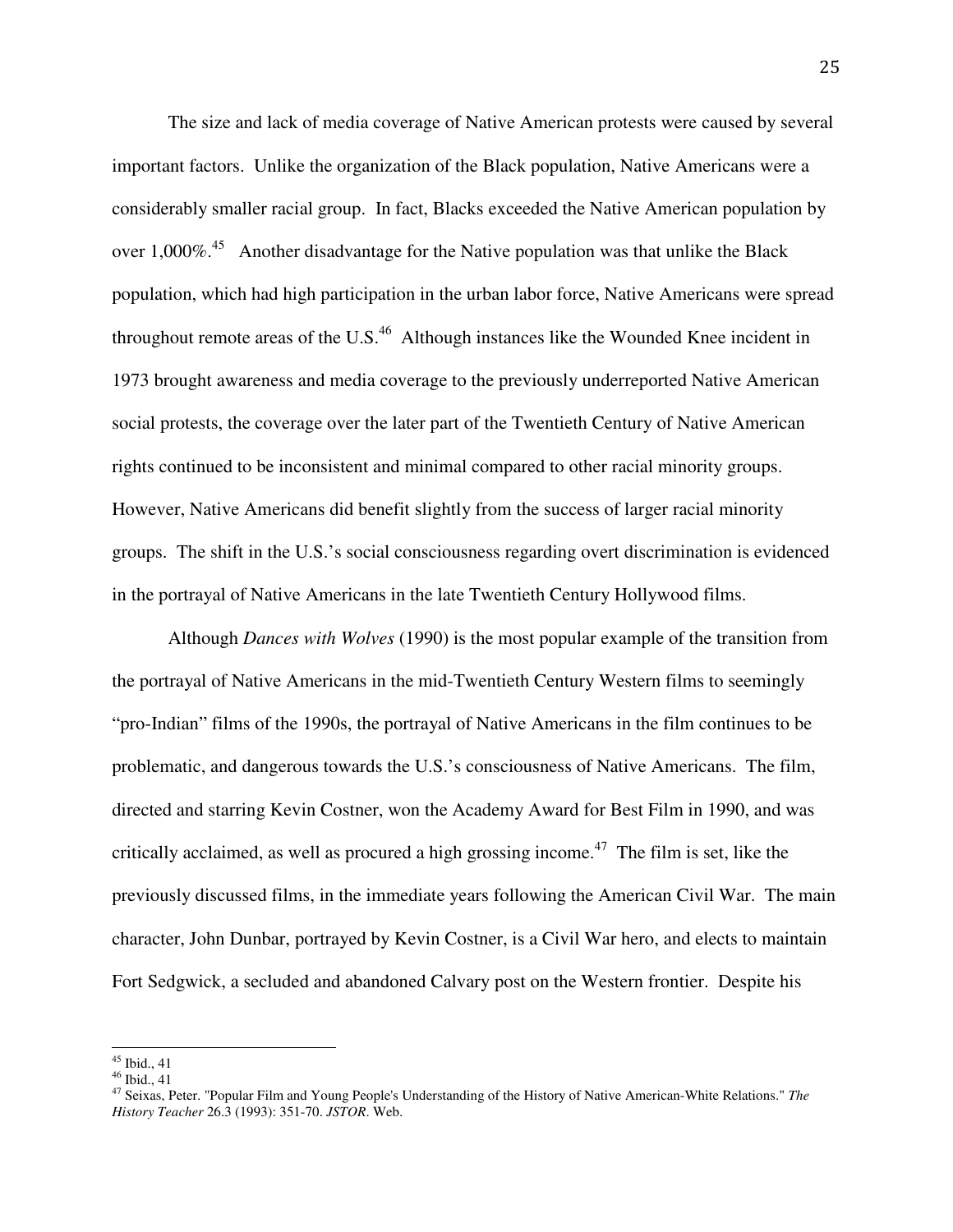initial fear, Dunbar soon befriends and aligns himself with the local Lakota tribe. After somewhat assimilating with the Lakota tribe, the U.S. Calvary now stationed at Fort Sedgwick, arrest Dunbar, believing he is a traitor. The Lakota attack the Calvary at Fort Sedgwick, and successfully free Dunbar. However, Dunbar separates himself from the tribe, believing that his presence will further endanger the tribe. Dunbar leaves the tribe with his romantic interest, Stands With a Fist, a White woman adopted by the Lakota as a child. $48$ 

 Although the film depicts the U.S. military as the apparent enemy, the film is not void of the stereotype of Native Americans as aggressive savages. The film primarily portrays the Lakota Sioux tribe, another of the overly depicted Plains tribe; however, the film shows another enemy of the Lakota to be the Pawnee tribe. The Pawnee tribe is portrayed as the stereotype of the Bloodthirsty Savage. Not only does the Pawnee attack the Lakota, but they also attack an innocent guide that led Dunbar to Fort Sedgwick. The guide is beaten and scalped by the Pawnees for no explicit or apparent reason.<sup>49</sup>

 By portraying the Pawnee tribe as bloodthirsty savages, the Lakota tribe is thus established under the stereotype of the Noble Savage. The image of the Noble Savage develops, explains Michael Green in his article, *Images of Native Americans in Advertising: Some Moral Issues*, from "…an idealized image that reflects more the yearnings and dissatisfactions of those who created the image than the real life situation of the individuals upon whom the image is projected."<sup>50</sup> The Noble Savage is a romanticized view of purported and generalized Native American culture. It is unrealistic, stereotypical, and dismissive of the true Native American culture. Green continues, stating, "In this vein, the Native Americans became children of nature

-

<sup>48</sup> *Dances with Wolves*. Dir. Kevin Costner. Prod. Kevin Costner. By Michael Blake. Orion Pictures, 1990. Videocassette. 49 Ibid.

<sup>50</sup> Green, Michael K. "Images of Native Americans in Advertising: Some Moral Issues."*Journal of Business Ethics* 12.4 (1993): 323-30. *JSTOR*. Web.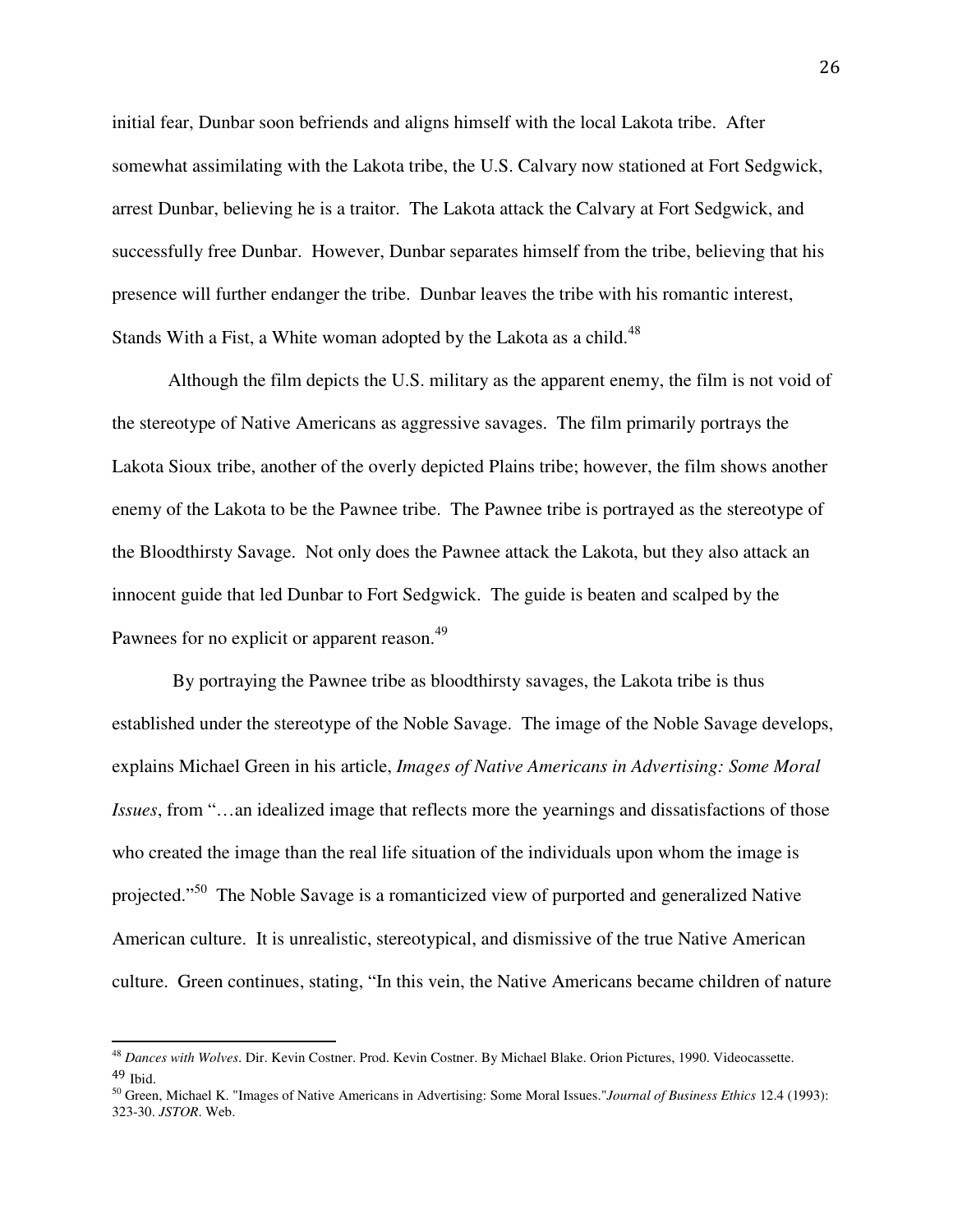living simple, innocent lives."<sup>51</sup> Dunbar's assimilation into the Lakota tribe is heavily due to his infatuation with Lakota customs and lifestyle. Throughout the film, the Lakotas are depicted as a tribe tied closely with nature and spiritualism. These characteristics serve as a contrast from Dunbar's experience in the American Civil War, as well as the U.S. Calvary that later becomes the primary enemy.

 Although the image of the Noble Savage appears to promote Native Americans in a positive light, it is still problematic, and continues to label Native Americans as an "other." The stereotypes assigned to Native Americans do not reflect any aspect of true Native American culture, rather it is more indicative of the culture that assigned the stereotypes. In addition to the Civil Rights, social movements, and Native protests of the 1960s came the environmental awareness movement sparked by Rachel Carson's 1962 publication *Silent Spring*. A shift in the U.S. consciousness no longer assigned progression primarily to industrial development and exploitation, but rather long-term environmental sustainability. The apparent national disenchantment with industrialization redefined what was considered modernity and progress in the U.S., thus changing the national myth. No longer was the national myth based in progression through industrialization, but rather progression and modernity was seen as establishing a relationship with the environment.<sup>52</sup> During the later half of the Twentieth Century, the national myth, and subsequent myth of the frontier, was redefined to meet modern ideals of progression and modernity. However, Native American stereotypes were not lost in the recreation of the national myth, but rather redefined to once again resume their role as a nonhuman and generalized "other" in the U.S. consciousness.

<sup>&</sup>lt;u>.</u> <sup>51</sup> Ibid., 328

<sup>52</sup> Bataille, Gretchen M., and Charles L. P. Silet. "American Fantasy." Foreword. The Pretend Indians: Images of Native Americans in the Movies. Ames: Iowa State UP, 1980. Xxvii. Print.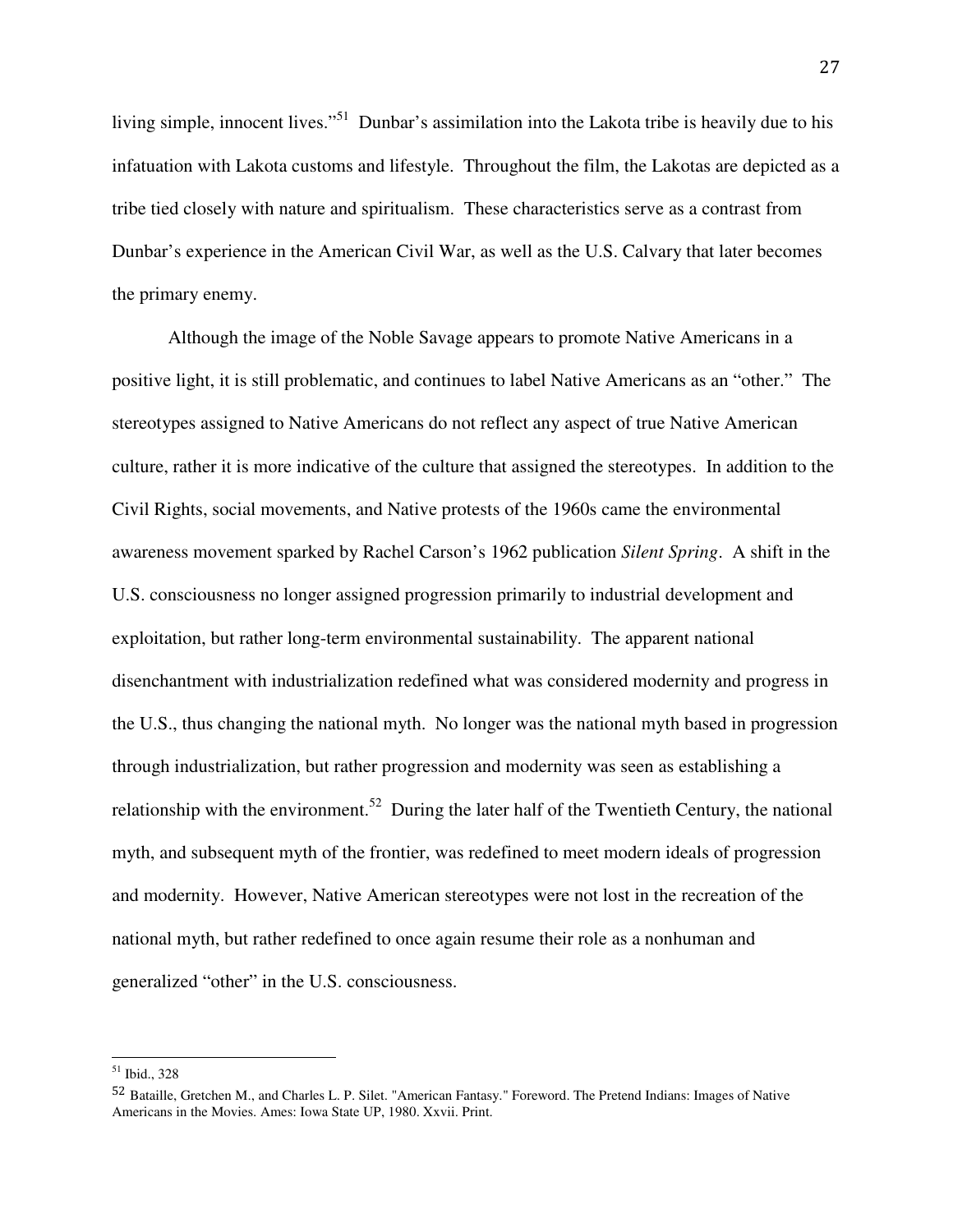Native Americans were now seen as entwined with nature, and become synonymous with environmental protection, and spiritualism discovered through nature. Although the new stereotype assumes that Native Americans' relationship with nature is positive, it is still a stereotype that is inaccurate and generalizing to the true culture and history of Native Americans. Green explains the problem with this stereotype, stating, "…to think that Native Americans are closer to nature, i.e., more natural, is to deny to them the achievements of culture upon which the realization of humanness depends. It is still to attribute to them an animal and sub-human sort of existence."<sup>53</sup> Regardless of whether or not a stereotype is positive or negative, it still dehumanizes and generalizes a group already labeled as the "other." This stereotype of the Noble Savage is the basis of *Dances with Wolves* (1990). The Lakota tribe is portrayed as having a culture that is more connected with nature, and thus is more meaningful. This stereotype, like all other stereotypes, only aids in creating a parody and generalization of already marginalized Native Americans.

 In addition to setting the film in the already saturated period after the American Civil War, and portraying Native Americans as either Noble or Bloodthirsty Savages, the film continues to focus on a White character, and the White perspective of Native American culture. Throughout the film John Dunbar is established as the White savior, who helps the Lakotas more than the Lakotas help him. The Lakotas are rarely featured in the film without the presence of Dunbar. Rather than depicting the Lakotas' culture through the perspective of the Lakotas, the viewer is taught the culture through Dunbar's experience and White perspective. Even Dunbar's romantic lead in the film is not actually Lakota, she is a White woman adopted by the Lakotas.

<sup>53</sup> Green, Michael K. "Images of Native Americans in Advertising: Some Moral Issues."*Journal of Business Ethics* 12.4 (1993): 323-30. *JSTOR*. Web.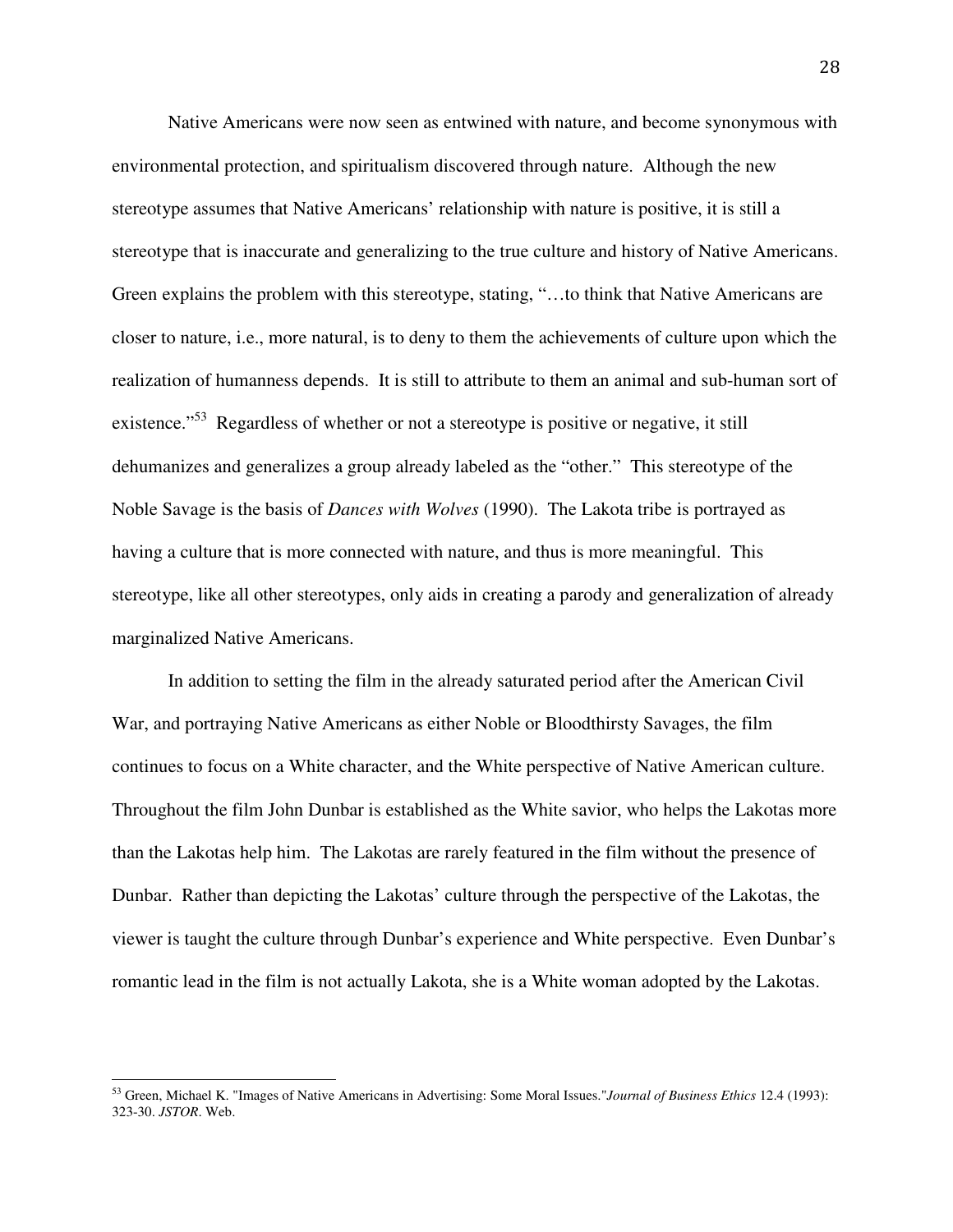These types of generalizations, stereotypes and discrimination in modern films are harder to identify than the overt racism in classic Western films like *The Searchers* (1956).

 The problems that arise from "pro-Indian" films are the difficulties to identify stereotype themes, the White bias and perspective, and discerning whether or not the films can be used as an accurate history of Native Americans. As Peter Seixas discovered in his work, *Popular Film and Young People's Understanding of the History of Native American-White Relations*, the historical and cultural accuracy of a film is often times overshadowed by the cinematic realism of the film.<sup>54</sup> By lacking any overt or commonly expected forms of discrimination, modern films, like *Dances with Wolves* (1990), are often hailed as "pro-Indian," or culturally and historically accurate. However, as explained earlier, the portrayal of Native Americans has not become more accurate or void of discrimination. Rather, Native American portrayals in Hollywood films have been recreated to meet the redefined national myth, which emphasizes progress and modernity through environmental sustainability.

#### **Conclusion:**

-

As the national myth transformed to meet the new definition of progression and modernity through environmental consciousness, so did the stereotypes of Native Americans. The change in the portrayal of Native Americans has not been the direct result of a successful social rights campaign; it has been the result of a changing national myth. Native Americans are still perceived as inhuman in U.S. culture, although they are no longer seen as a violent savage. Rather than seeing Native American culture as an anti-modern culture that poses a threat to U.S. industrialization, Native Americans are now seen as spirit like entities. However by

<sup>54</sup> Seixas, Peter. "Popular Film and Young People's Understanding of the History of Native American-White Relations." *The History Teacher* 26.3 (1993): 351-70. *JSTOR*. Web.